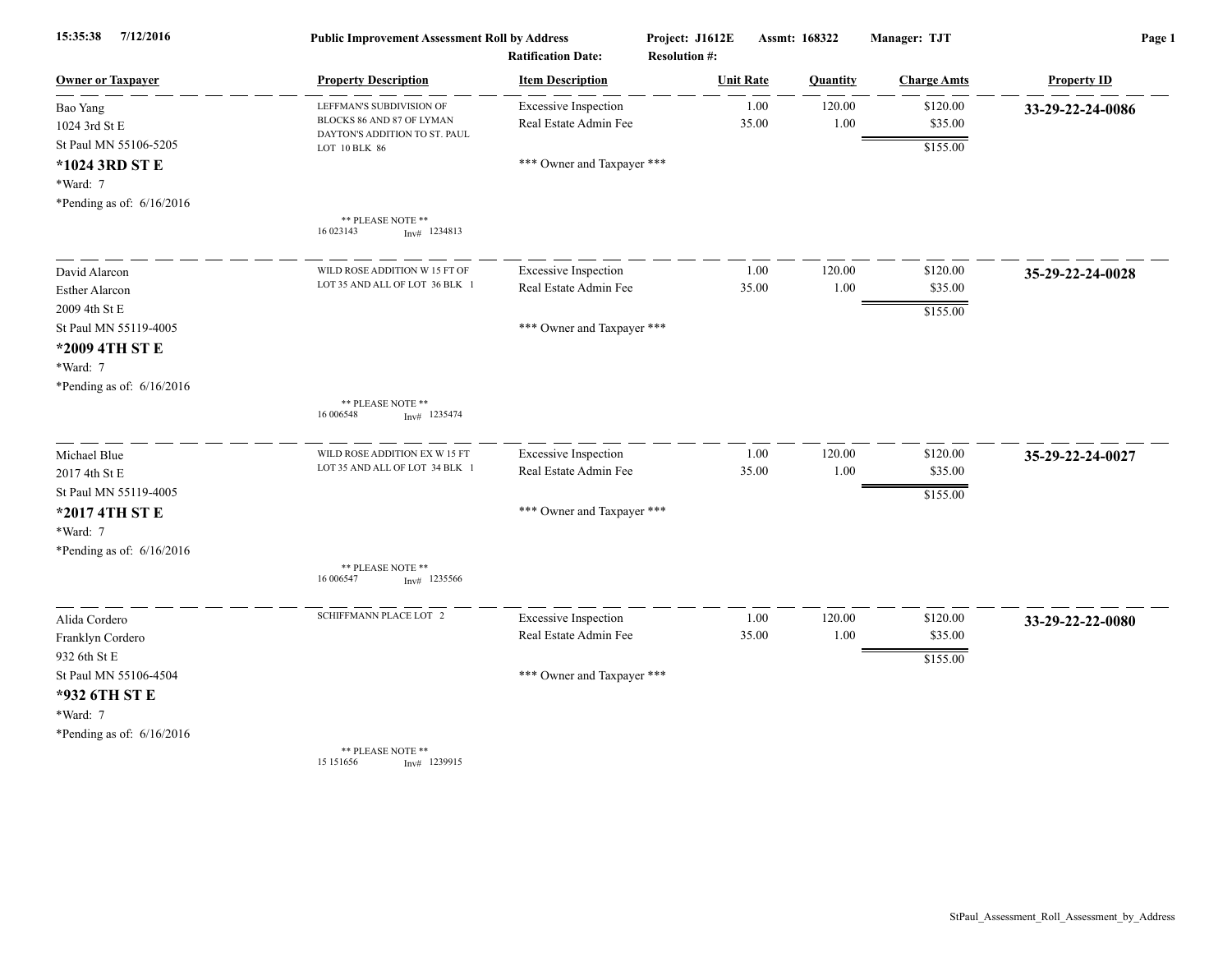| 7/12/2016<br>15:35:38       | <b>Public Improvement Assessment Roll by Address</b><br><b>Ratification Date:</b> |                             | Project: J1612E<br><b>Resolution #:</b> | Assmt: 168322    |          | Manager: TJT       | Page 2             |  |
|-----------------------------|-----------------------------------------------------------------------------------|-----------------------------|-----------------------------------------|------------------|----------|--------------------|--------------------|--|
| <u>Owner or Taxpayer</u>    | <b>Property Description</b>                                                       | <b>Item Description</b>     |                                         | <b>Unit Rate</b> | Quantity | <b>Charge Amts</b> | <b>Property ID</b> |  |
| Alma A Villeda Alvarez      | AURORA ADDITION TO ST. PAUL                                                       | <b>Excessive Inspection</b> |                                         | 1.00             | 120.00   | \$120.00           | 26-29-22-33-0100   |  |
| 1824 7th St E               | MINN. LOT 4 BLK 2                                                                 | Real Estate Admin Fee       |                                         | 35.00            | 1.00     | \$35.00            |                    |  |
| Saint Paul MN 55119-3419    |                                                                                   |                             |                                         |                  |          | \$155.00           |                    |  |
| *1824 7TH ST E              |                                                                                   | *** Owner and Taxpayer ***  |                                         |                  |          |                    |                    |  |
| *Ward: 7                    |                                                                                   |                             |                                         |                  |          |                    |                    |  |
| *Pending as of: $6/16/2016$ | ** PLEASE NOTE **                                                                 |                             |                                         |                  |          |                    |                    |  |
|                             | 16 027009<br>$Inv#$ 1236959                                                       |                             |                                         |                  |          |                    |                    |  |
| Robert G Zamora             | BRAYTON'S 2ND ADDITION N 2O F                                                     | <b>Excessive Inspection</b> |                                         | 1.00             | 120.00   | \$120.00           | 25-29-23-11-0008   |  |
| Mary H Zamora               | OF LOT 9 AND ALL OF LOT 10 BLK                                                    | Real Estate Admin Fee       |                                         | 35.00            | 1.00     | \$35.00            |                    |  |
| 1182 Albemarle St           |                                                                                   |                             |                                         |                  |          | \$155.00           |                    |  |
| St Paul MN 55117-4418       |                                                                                   | *** Owner and Taxpayer ***  |                                         |                  |          |                    |                    |  |
| *1182 ALBEMARLE ST          |                                                                                   |                             |                                         |                  |          |                    |                    |  |
| *Ward: 5                    |                                                                                   |                             |                                         |                  |          |                    |                    |  |
| *Pending as of: $6/16/2016$ | ** PLEASE NOTE **                                                                 |                             |                                         |                  |          |                    |                    |  |
|                             | 15 18 17 21<br>$Inv#$ 1239867                                                     |                             |                                         |                  |          |                    |                    |  |
| A&l Management Llc          | SAUER'S ADDITION TO ST. PAUL LOT                                                  | <b>Excessive Inspection</b> |                                         | 1.00             | 120.00   | \$120.00           | 08-28-22-34-0152   |  |
| 2051 Long Lake Rd           | 10 BLK 3                                                                          | Real Estate Admin Fee       |                                         | 35.00            | 1.00     | \$35.00            |                    |  |
| New Brighton MN 55112-5166  |                                                                                   |                             |                                         |                  |          | \$155.00           |                    |  |
| *125 ANNAPOLIS ST E         |                                                                                   | *** Owner and Taxpayer ***  |                                         |                  |          |                    |                    |  |
| *Ward: 2                    |                                                                                   |                             |                                         |                  |          |                    |                    |  |
| *Pending as of: $6/16/2016$ | ** PLEASE NOTE **                                                                 |                             |                                         |                  |          |                    |                    |  |
|                             | 16 024856<br>$Inv#$ 1235455                                                       |                             |                                         |                  |          |                    |                    |  |
| Herminia Cardenas           | WEST ST PAUL BLKS 100 THRU 171                                                    | <b>Excessive Inspection</b> |                                         | 1.00             | 120.00   | \$120.00           | 07-28-22-41-0003   |  |
| 125 Baker St W              | ETC W 1/3 OF LOTS 4 AND LOT 5 BLK<br>119                                          | Real Estate Admin Fee       |                                         | 35.00            | 1.00     | \$35.00            |                    |  |
| St Paul MN 55107-3605       |                                                                                   |                             |                                         |                  |          | \$155.00           |                    |  |
| *125 BAKER ST W             |                                                                                   | *** Owner and Taxpayer ***  |                                         |                  |          |                    |                    |  |
| *Ward: 2                    |                                                                                   |                             |                                         |                  |          |                    |                    |  |
| *Pending as of: 6/16/2016   |                                                                                   |                             |                                         |                  |          |                    |                    |  |
|                             | ** PLEASE NOTE **<br>15 010557<br>$Inv#$ 1239334                                  |                             |                                         |                  |          |                    |                    |  |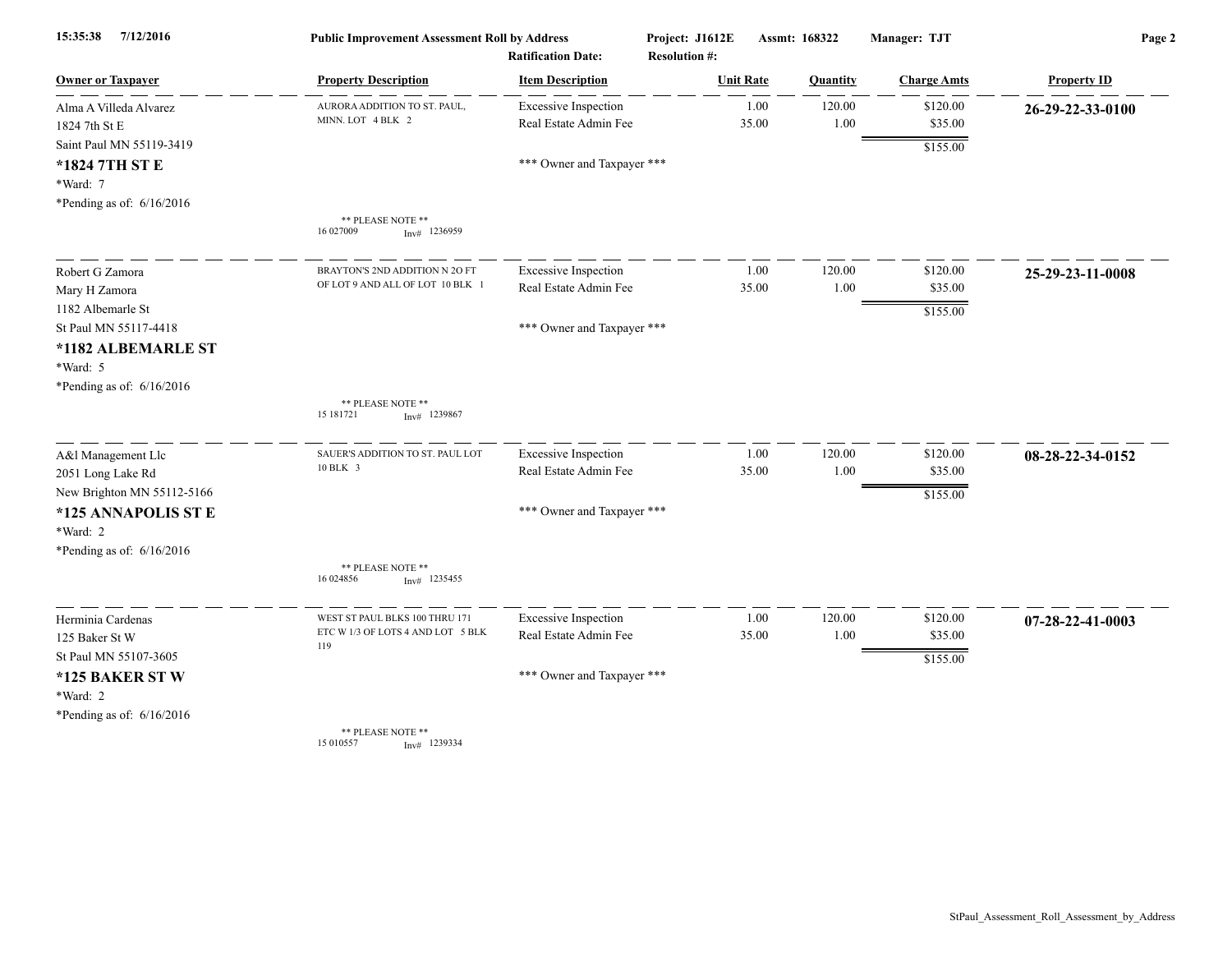| 15:35:38<br>7/12/2016                                                                 | <b>Public Improvement Assessment Roll by Address</b><br><b>Ratification Date:</b> |                                                      | Project: J1612E<br><b>Resolution #:</b> | Assmt: 168322   | Manager: TJT   |                     | Page 3             |  |
|---------------------------------------------------------------------------------------|-----------------------------------------------------------------------------------|------------------------------------------------------|-----------------------------------------|-----------------|----------------|---------------------|--------------------|--|
| <b>Owner or Taxpayer</b>                                                              | <b>Property Description</b>                                                       | <b>Item Description</b>                              | <b>Unit Rate</b>                        | <b>Quantity</b> |                | <b>Charge Amts</b>  | <b>Property ID</b> |  |
| Rose A Letendre<br>155 Baker St W                                                     | NELSON STEVENS AND KING'S<br>ADDITION TO WEST ST PAUL LOT 10<br><b>BLK</b> 12     | <b>Excessive Inspection</b><br>Real Estate Admin Fee | 1.00<br>35.00                           |                 | 240.00<br>1.00 | \$240.00<br>\$35.00 | 07-28-22-13-0160   |  |
| Saint Paul MN 55107-2701<br>*155 BAKER STW<br>*Ward: 2<br>*Pending as of: $6/16/2016$ |                                                                                   | *** Owner and Taxpayer ***                           |                                         |                 |                | \$275.00            |                    |  |
|                                                                                       | ** PLEASE NOTE **<br>16 022505<br>1232779<br>Inv#<br>16 033494<br>$Inv#$ 1239985  |                                                      |                                         |                 |                |                     |                    |  |
| 703 Bedford Llc                                                                       | SUBDIVISION OF AND ADDITION TO                                                    | <b>Excessive Inspection</b>                          | 1.00                                    |                 | 120.00         | \$120.00            | 32-29-22-21-0033   |  |
| Po Box 505                                                                            | IRVINE'S ADDITION OF OUT LOTS TO<br>SAINT PAUL LOT 4 BLK 3                        | Real Estate Admin Fee                                | 35.00                                   |                 | 1.00           | \$35.00             |                    |  |
| Savage MN 55378-0505<br>*703 BEDFORD ST<br>*Ward: 5<br>*Pending as of: $6/16/2016$    |                                                                                   | *** Owner and Taxpayer ***                           |                                         |                 |                | \$155.00            |                    |  |
|                                                                                       | ** PLEASE NOTE **<br>16 026142<br>1236745<br>Inv#                                 |                                                      |                                         |                 |                |                     |                    |  |
| Ying Chu Yang Heu                                                                     | ST. ALBANS STREET ADDITION TO                                                     | <b>Excessive Inspection</b>                          | 1.00                                    |                 | 120.00         | \$120.00            | 35-29-23-11-0082   |  |
| Yang Heu<br>13529 Hudson Rd S                                                         | THE CITY OF ST. PAUL LOT 26                                                       | Real Estate Admin Fee                                | 35.00                                   |                 | $1.00\,$       | \$35.00             |                    |  |
| Afton MN 55001-9709<br>*699 BLAIR AVE<br>*Ward: 1<br>*Pending as of: $6/16/2016$      |                                                                                   | *** Owner and Taxpayer ***                           |                                         |                 |                | \$155.00            |                    |  |
|                                                                                       | ** PLEASE NOTE **<br>16 022291<br>$Inv#$ 1234011                                  |                                                      |                                         |                 |                |                     |                    |  |
| Antonio H Chavez                                                                      | EDMUND RICE'S FIRST ADDITION TO                                                   | <b>Excessive Inspection</b>                          | 1.00                                    |                 | 120.00         | \$120.00            | 29-29-22-31-0033   |  |
| 951 Bradley St Unit 1<br>St Paul MN 55130-4005                                        | ST. PAUL LOT 10 BLK 10                                                            | Real Estate Admin Fee                                | 35.00                                   |                 | 1.00           | \$35.00             |                    |  |
| *951 BRADLEY ST<br>*Ward: 5<br>*Pending as of: $6/16/2016$                            |                                                                                   | *** Owner and Taxpayer ***                           |                                         |                 |                | \$155.00            |                    |  |
|                                                                                       | ** PLEASE NOTE **<br>10 70 6272<br>$Inv#$ 1235454                                 |                                                      |                                         |                 |                |                     |                    |  |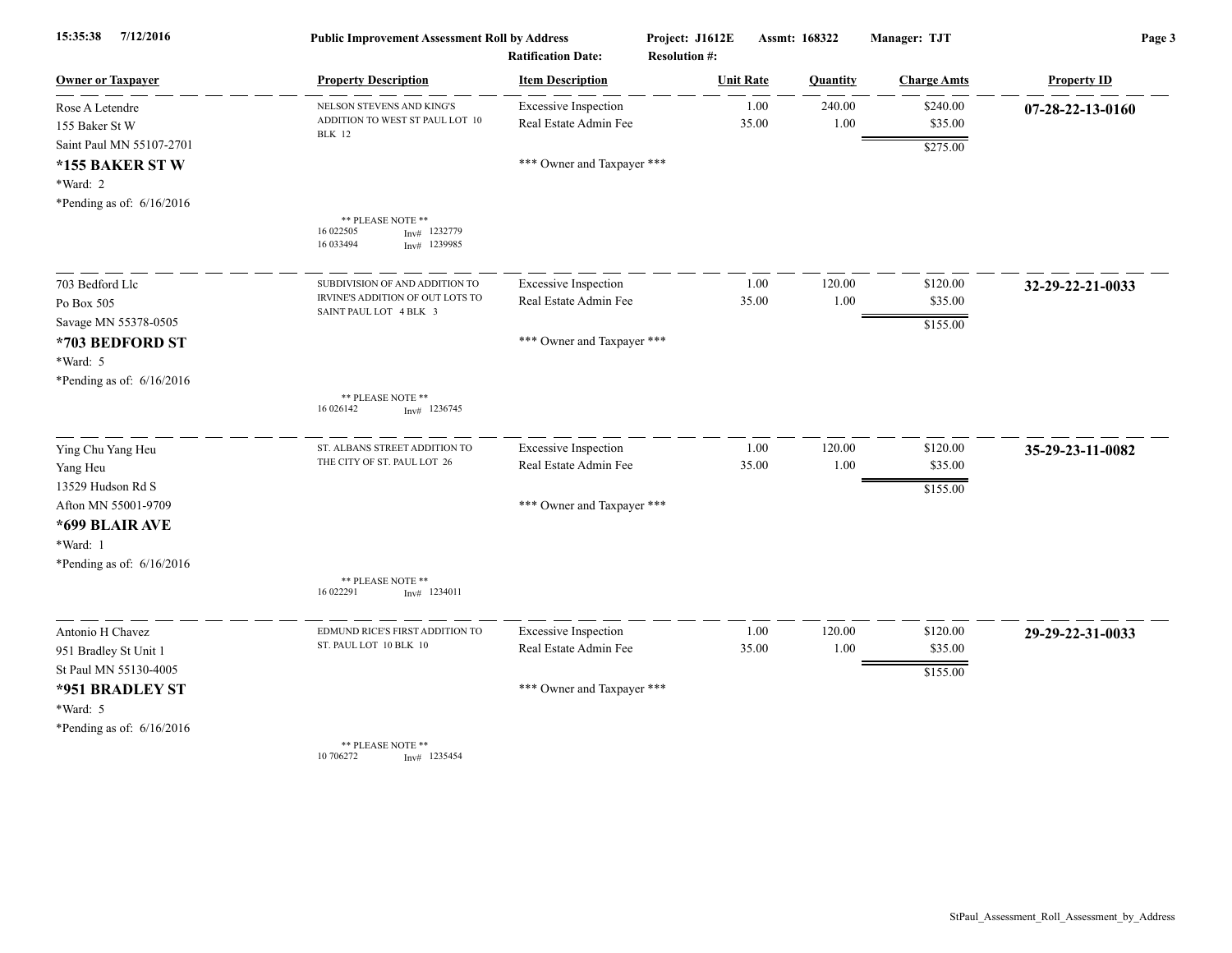| 15:35:38<br>7/12/2016           | <b>Public Improvement Assessment Roll by Address</b><br><b>Ratification Date:</b> |                             | Project: J1612E | Assmt: 168322<br><b>Resolution #:</b> |          | Manager: TJT       | Page 4             |  |
|---------------------------------|-----------------------------------------------------------------------------------|-----------------------------|-----------------|---------------------------------------|----------|--------------------|--------------------|--|
| <b>Owner or Taxpayer</b>        | <b>Property Description</b>                                                       | <b>Item Description</b>     |                 | <b>Unit Rate</b>                      | Quantity | <b>Charge Amts</b> | <b>Property ID</b> |  |
| Federal Home Loan Mortgage Corp | VERNON'S RE OF E 1/2 OF BLK 4.                                                    | <b>Excessive Inspection</b> |                 | 1.00                                  | 120.00   | \$120.00           | 10-28-23-22-0117   |  |
| 5000 Plano Pky                  | LOTS 4, 5, 6, 7, 8, 9, 10, 11, 12 OF BLK 3, E<br>1/2 OF BLK 5 & W 1/2 OF BLK 6    | Real Estate Admin Fee       |                 | 35.00                                 | 1.00     | \$35.00            |                    |  |
| Carrollton TX 75265-0043        | SYLVAN PK LOT 3 BLK 2                                                             |                             |                 |                                       |          | \$155.00           |                    |  |
| *266 BRIMHALL ST                |                                                                                   | *** Owner and Taxpayer ***  |                 |                                       |          |                    |                    |  |
| *Ward: 3                        |                                                                                   |                             |                 |                                       |          |                    |                    |  |
| *Pending as of: $6/16/2016$     |                                                                                   |                             |                 |                                       |          |                    |                    |  |
|                                 | ** PLEASE NOTE **<br>16 027375<br>$Inv#$ 1235911                                  |                             |                 |                                       |          |                    |                    |  |
| M125 Llc                        | BEAUPRE & KELLYS ADDITION TO                                                      | <b>Excessive Inspection</b> |                 | 1.00                                  | 120.00   | \$120.00           | 29-29-22-21-0036   |  |
| 1743 Eustis St                  | SAINT PAUL, RAMSEY CO., MINN. EX<br>S1O5 FT LOT 1 BLK 1                           | Real Estate Admin Fee       |                 | 35.00                                 | 1.00     | \$35.00            |                    |  |
| Lauderdale MN 55113-5217        |                                                                                   |                             |                 |                                       |          | \$155.00           |                    |  |
| <b>*1199 BURR ST</b>            |                                                                                   | *** Owner and Taxpayer ***  |                 |                                       |          |                    |                    |  |
| *Ward: 5                        |                                                                                   |                             |                 |                                       |          |                    |                    |  |
| *Pending as of: 6/16/2016       |                                                                                   |                             |                 |                                       |          |                    |                    |  |
|                                 | ** PLEASE NOTE **<br>16 026245<br>$Inv#$ 1235006                                  |                             |                 |                                       |          |                    |                    |  |
| Sarah A Castrejon               | <b>GOVERNOR JOHNSON ADDITION</b>                                                  | <b>Excessive Inspection</b> |                 | 1.00                                  | 120.00   | \$120.00           | 28-29-22-13-0102   |  |
| 1107 Case Ave                   | LOT 27 BLK 4                                                                      | Real Estate Admin Fee       |                 | 35.00                                 | 1.00     | \$35.00            |                    |  |
| Saint Paul MN 55106-3909        |                                                                                   |                             |                 |                                       |          | \$155.00           |                    |  |
| *1107 CASE AVE                  |                                                                                   | *** Owner and Taxpayer ***  |                 |                                       |          |                    |                    |  |
| *Ward: 6                        |                                                                                   |                             |                 |                                       |          |                    |                    |  |
| *Pending as of: $6/16/2016$     |                                                                                   |                             |                 |                                       |          |                    |                    |  |
|                                 | ** PLEASE NOTE **<br>16 027116<br>$Inv#$ 1237539                                  |                             |                 |                                       |          |                    |                    |  |
| James J Marazzo                 | SIMONITSCH'S SUBDIVISION OF                                                       | <b>Excessive Inspection</b> |                 | 1.00                                  | 360.00   | \$360.00           | 35-29-23-23-0155   |  |
| 1072 Charles Ave                | BLOCK 11 & 14 OF HYDE PARK LOT<br>9 BLK 1                                         | Real Estate Admin Fee       |                 | 35.00                                 | 1.00     | \$35.00            |                    |  |
| Saint Paul MN 55104-2617        |                                                                                   |                             |                 |                                       |          | \$395.00           |                    |  |
| *1072 CHARLES AVE               |                                                                                   | *** Owner and Taxpayer ***  |                 |                                       |          |                    |                    |  |
| *Ward: 1                        |                                                                                   |                             |                 |                                       |          |                    |                    |  |
| *Pending as of: $6/16/2016$     |                                                                                   |                             |                 |                                       |          |                    |                    |  |
|                                 | ** PLEASE NOTE **<br>15 143499<br>$Inv#$ 1233757<br>15 143499<br>$Inv#$ 1234889   |                             |                 |                                       |          |                    |                    |  |
|                                 | 15 143499<br>Inv# 1239167                                                         |                             |                 |                                       |          |                    |                    |  |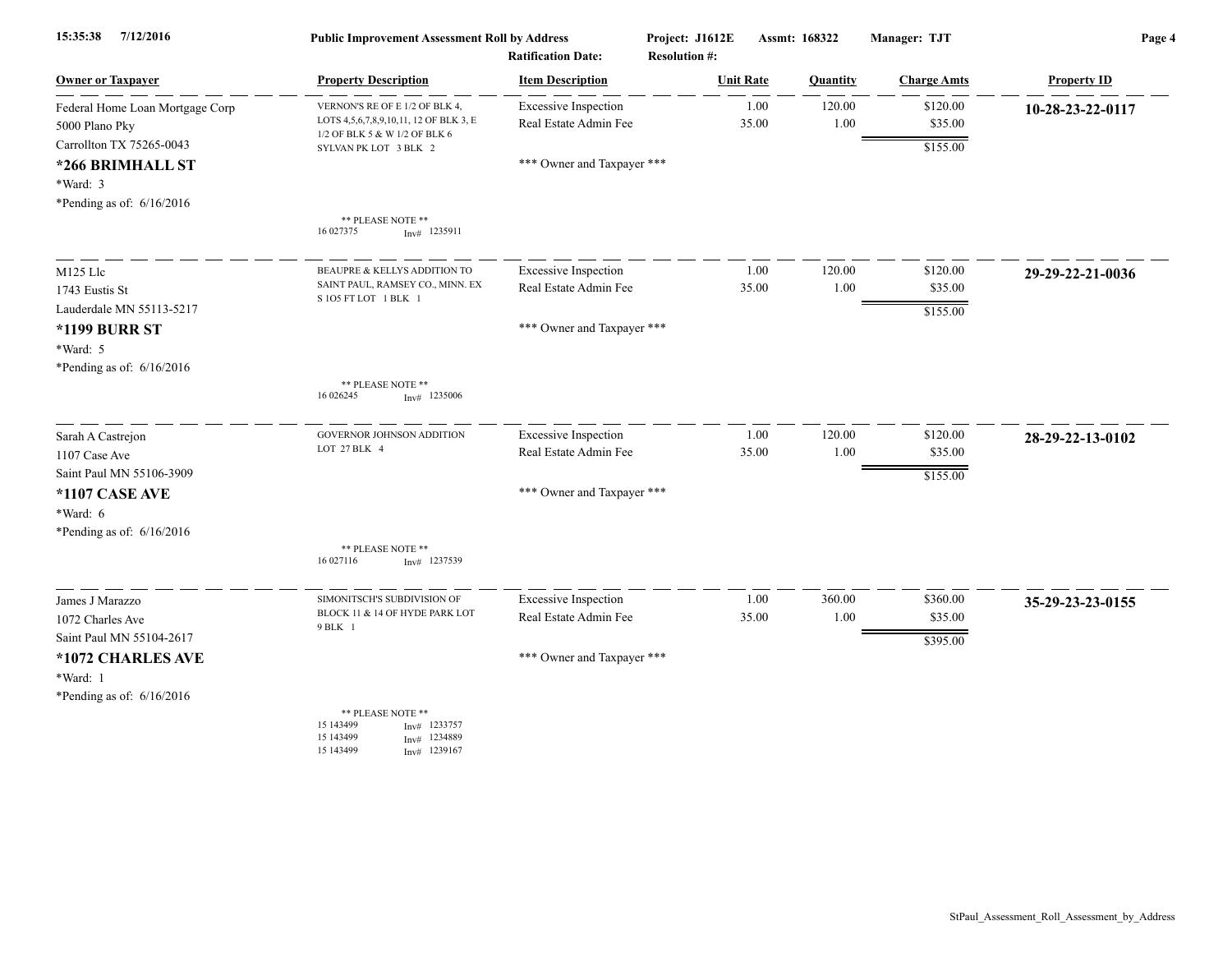| 7/12/2016<br>15:35:38       | <b>Public Improvement Assessment Roll by Address</b><br><b>Ratification Date:</b> |                             | Project: J1612E<br><b>Resolution #:</b> |                  | Assmt: 168322 | Manager: TJT       | Page 5             |  |
|-----------------------------|-----------------------------------------------------------------------------------|-----------------------------|-----------------------------------------|------------------|---------------|--------------------|--------------------|--|
| <b>Owner or Taxpayer</b>    | <b>Property Description</b>                                                       | <b>Item Description</b>     |                                         | <b>Unit Rate</b> | Quantity      | <b>Charge Amts</b> | <b>Property ID</b> |  |
| Cindy Vang                  | SECTION 22 TOWN 29 RANGE 22 SUBJ                                                  | <b>Excessive Inspection</b> |                                         | 1.00             | 120.00        | \$120.00           | 22-29-22-33-0059   |  |
| 1292 Clarence St            | TO CLARENCE ST AND EX N 259 3/10<br>FT THE W 165 3/10 FT OF N 1/2 OF NE           | Real Estate Admin Fee       |                                         | 35.00            | 1.00          | \$35.00            |                    |  |
| Saint Paul MN 55106-2062    | 1/4 OF SW 1/4 OF SW 1/4 OF SEC 22 TN                                              |                             |                                         |                  |               | \$155.00           |                    |  |
| *1292 CLARENCE ST           | 29 RN 22                                                                          | *** Owner and Taxpayer ***  |                                         |                  |               |                    |                    |  |
| $*Ward: 6$                  |                                                                                   |                             |                                         |                  |               |                    |                    |  |
| *Pending as of: $6/16/2016$ |                                                                                   |                             |                                         |                  |               |                    |                    |  |
|                             | ** PLEASE NOTE **<br>$Inv#$ 1236958<br>16 027017                                  |                             |                                         |                  |               |                    |                    |  |
| Barbara A Winter            | FOOSHE'S EAST HOME ADDITION                                                       | <b>Excessive Inspection</b> |                                         | 1.00             | 120.00        | \$120.00           | 35-29-22-13-0084   |  |
| 2101 Conway St              | NO. 2 LOT 26 BLK 5                                                                | Real Estate Admin Fee       |                                         | 35.00            | 1.00          | \$35.00            |                    |  |
| St Paul MN 55119-4038       |                                                                                   |                             |                                         |                  |               | \$155.00           |                    |  |
| *2101 CONWAY ST             |                                                                                   | *** Owner and Taxpayer ***  |                                         |                  |               |                    |                    |  |
| *Ward: 7                    |                                                                                   |                             |                                         |                  |               |                    |                    |  |
| *Pending as of: $6/16/2016$ |                                                                                   |                             |                                         |                  |               |                    |                    |  |
|                             | ** PLEASE NOTE **<br>16 02 1365<br>$Inv#$ 1237879                                 |                             |                                         |                  |               |                    |                    |  |
| Scott Addington             | ARLINGTON HILLS ADDITION TO ST                                                    | <b>Excessive Inspection</b> |                                         | 1.00             | 120.00        | \$120.00           | 29-29-22-13-0054   |  |
| Po Box 141101               | PAUL 40/45 THRU 49 LOT 23 BLK 5                                                   | Real Estate Admin Fee       |                                         | 35.00            | 1.00          | \$35.00            |                    |  |
| Minneapolis MN 55414-6101   |                                                                                   |                             |                                         |                  |               | \$155.00           |                    |  |
| *605 COOK AVE E             |                                                                                   | *** Owner and Taxpayer ***  |                                         |                  |               |                    |                    |  |
| $*Ward: 6$                  |                                                                                   |                             |                                         |                  |               |                    |                    |  |
| *Pending as of: $6/16/2016$ |                                                                                   |                             |                                         |                  |               |                    |                    |  |
|                             | ** PLEASE NOTE **<br>15 003300<br>$Inv#$ 1237655                                  |                             |                                         |                  |               |                    |                    |  |
| Skyler C Gill               | SMEDLEY'S ADD. TO SAINT PAUL                                                      | <b>Excessive Inspection</b> |                                         | 1.00             | 120.00        | \$120.00           | 08-28-22-42-0187   |  |
| Jacalyn E Gill              | LOT 13 BLK 1                                                                      | Real Estate Admin Fee       |                                         | 35.00            | 1.00          | \$35.00            |                    |  |
| 345 Curtice St E            |                                                                                   |                             |                                         |                  |               | \$155.00           |                    |  |
| Saint Paul MN 55107-3107    |                                                                                   | *** Owner and Taxpayer ***  |                                         |                  |               |                    |                    |  |
| *345 CURTICE ST E           |                                                                                   |                             |                                         |                  |               |                    |                    |  |
| *Ward: 2                    |                                                                                   |                             |                                         |                  |               |                    |                    |  |
| *Pending as of: $6/16/2016$ |                                                                                   |                             |                                         |                  |               |                    |                    |  |
|                             | ** PLEASE NOTE **<br>16 028897<br>$Inv#$ 1237797                                  |                             |                                         |                  |               |                    |                    |  |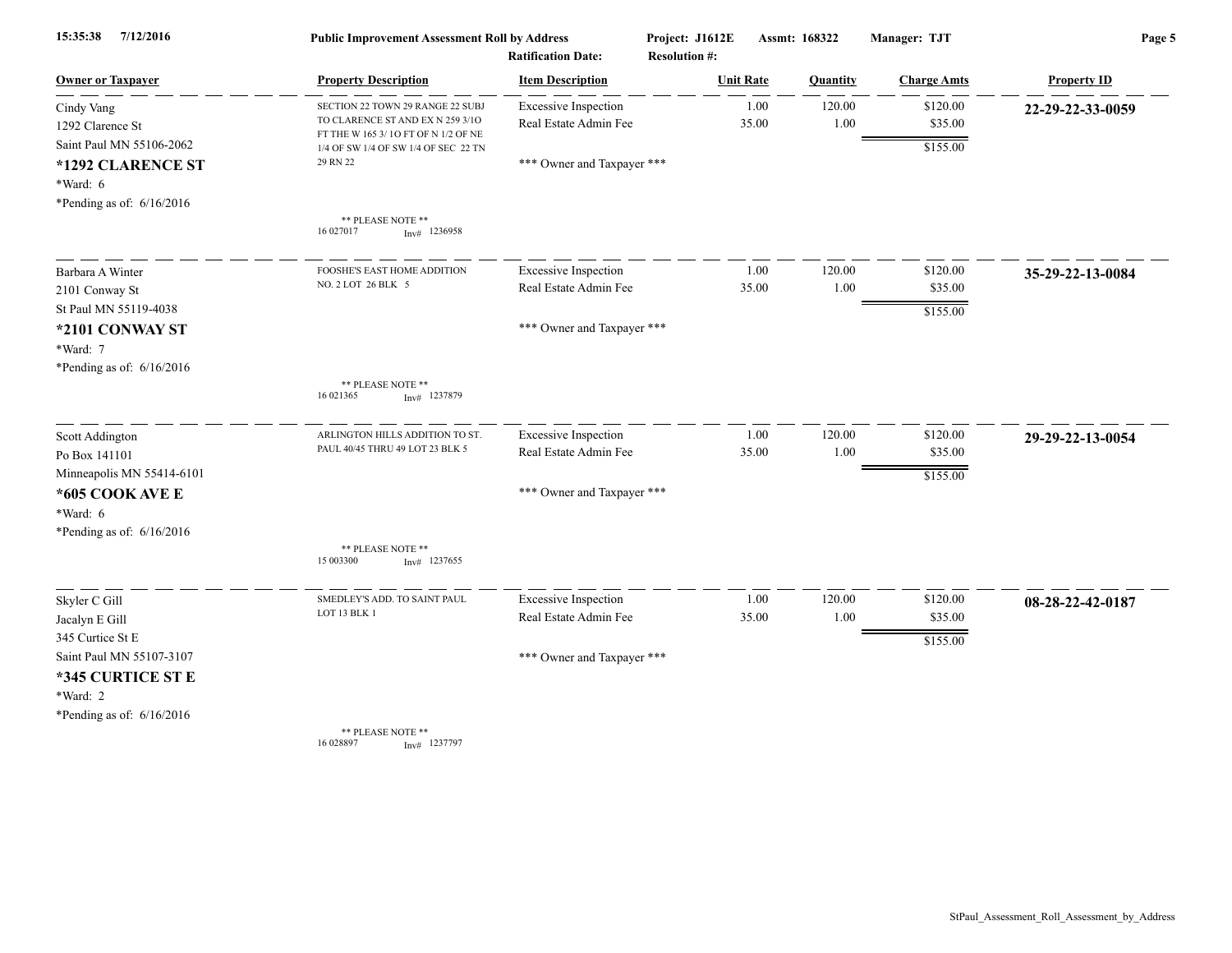| 15:35:38<br>7/12/2016       | <b>Public Improvement Assessment Roll by Address</b><br><b>Ratification Date:</b> |                             | Project: J1612E<br><b>Resolution #:</b> | Assmt: 168322 |          | Manager: TJT       | Page 6             |  |
|-----------------------------|-----------------------------------------------------------------------------------|-----------------------------|-----------------------------------------|---------------|----------|--------------------|--------------------|--|
| <b>Owner or Taxpayer</b>    | <b>Property Description</b>                                                       | <b>Item Description</b>     | <b>Unit Rate</b>                        |               | Quantity | <b>Charge Amts</b> | <b>Property ID</b> |  |
| Long L Lo                   | GOVERNOR JOHNSON ADDITION                                                         | <b>Excessive Inspection</b> |                                         | 1.00          | 120.00   | \$120.00           | 28-29-22-13-0042   |  |
| Bao S Lo                    | LOTS 17 & LOT 18 BLK 2                                                            | Real Estate Admin Fee       | 35.00                                   |               | 1.00     | \$35.00            |                    |  |
| $1022$ Earl St              |                                                                                   |                             |                                         |               |          | \$155.00           |                    |  |
| St Paul MN 55106-3317       |                                                                                   | *** Owner and Taxpayer ***  |                                         |               |          |                    |                    |  |
| *1022 EARL ST               |                                                                                   |                             |                                         |               |          |                    |                    |  |
| *Ward: 6                    |                                                                                   |                             |                                         |               |          |                    |                    |  |
| *Pending as of: 6/16/2016   |                                                                                   |                             |                                         |               |          |                    |                    |  |
|                             | ** PLEASE NOTE **<br>15 16 10 35<br>$Inv#$ 1235223                                |                             |                                         |               |          |                    |                    |  |
| Cef2 Lle                    | H. M. RANNEY'S SUBDIVISION                                                        | <b>Excessive Inspection</b> |                                         | 1.00          | 240.00   | \$240.00           | 33-29-22-21-0082   |  |
| 6950 France Ave S Ste 22    | BLOCKS 101 & 102, LYMAN<br>DAYTON'S ADDITION TO ST. PAUL,                         | Real Estate Admin Fee       | 35.00                                   |               | 1.00     | \$35.00            |                    |  |
| Edina MN 55435-2016         | MINN. S 2/3 OF LOTS 16 AND LOT 17                                                 |                             |                                         |               |          | \$275.00           |                    |  |
| *637 EARL ST                | <b>BLK 101</b>                                                                    | *** Owner and Taxpayer ***  |                                         |               |          |                    |                    |  |
| *Ward: 7                    |                                                                                   |                             |                                         |               |          |                    |                    |  |
| *Pending as of: 6/16/2016   |                                                                                   |                             |                                         |               |          |                    |                    |  |
|                             | ** PLEASE NOTE **<br>16 025046<br>1234309<br>Inv#<br>16 025046<br>$Inv#$ 1235458  |                             |                                         |               |          |                    |                    |  |
| Reem Enterprises Inc        | L. WARNER'S SUBDIVISION OF                                                        | <b>Excessive Inspection</b> |                                         | 1.00          | 120.00   | \$120.00           | 33-29-22-31-0030   |  |
| 779 Bielenberg Dr Ste 130   | BLOCK 78 LYMAN DAYTON'S                                                           | Real Estate Admin Fee       | 35.00                                   |               | 1.00     | \$35.00            |                    |  |
| Woodbury MN 55125-4431      | ADDITION LOT 7 BLK 78                                                             |                             |                                         |               |          | \$155.00           |                    |  |
| *1034 EUCLID ST             |                                                                                   | *** Owner and Taxpayer ***  |                                         |               |          |                    |                    |  |
| *Ward: 7                    |                                                                                   |                             |                                         |               |          |                    |                    |  |
| *Pending as of: 6/16/2016   |                                                                                   |                             |                                         |               |          |                    |                    |  |
|                             | ** PLEASE NOTE **<br>16 027325<br>$Inv#$ 1237877                                  |                             |                                         |               |          |                    |                    |  |
| Wilfredo Nieves             | HOMECROFT, AN ADDITION TO THE                                                     | <b>Excessive Inspection</b> |                                         | 1.00          | 120.00   | \$120.00           | 21-28-23-12-0068   |  |
| Migdalia Nieves             | CITY OF ST. PAUL LOT 9 BLK 1                                                      | Real Estate Admin Fee       | 35.00                                   |               | 1.00     | \$35.00            |                    |  |
| 1738 Field Ave              |                                                                                   |                             |                                         |               |          | \$155.00           |                    |  |
| St Paul MN 55116-2724       |                                                                                   | *** Owner and Taxpayer ***  |                                         |               |          |                    |                    |  |
| *1738 FIELD AVE             |                                                                                   |                             |                                         |               |          |                    |                    |  |
| *Ward: 3                    |                                                                                   |                             |                                         |               |          |                    |                    |  |
| *Pending as of: $6/16/2016$ |                                                                                   |                             |                                         |               |          |                    |                    |  |
|                             | ** PLEASE NOTE **<br>14 29 50 68<br>Inv# 1239525                                  |                             |                                         |               |          |                    |                    |  |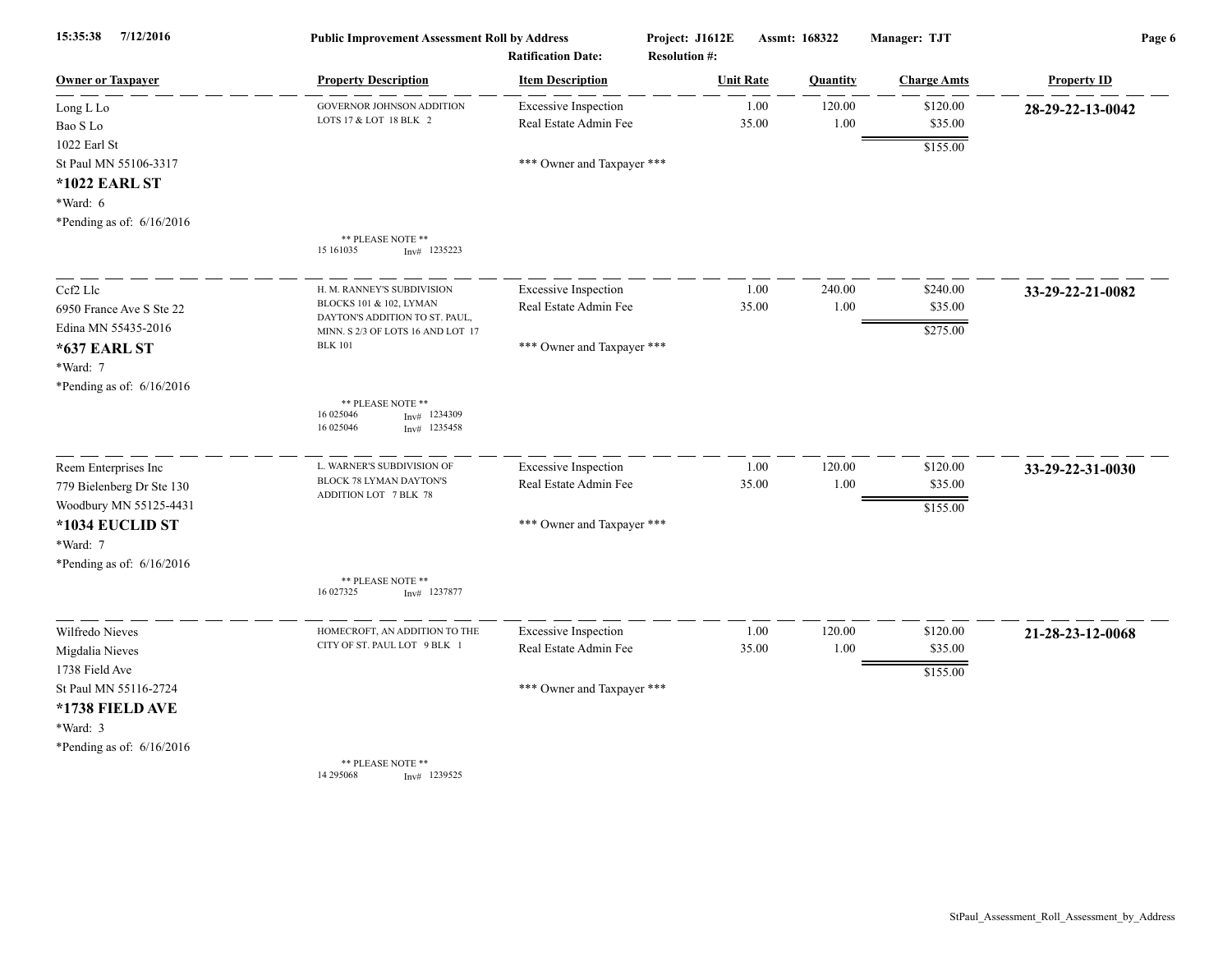| 15:35:38<br>7/12/2016                   | <b>Public Improvement Assessment Roll by Address</b><br><b>Ratification Date:</b> |                             | Project: J1612E<br><b>Resolution #:</b> | Assmt: 168322 |          | Manager: TJT       | Page 7             |  |
|-----------------------------------------|-----------------------------------------------------------------------------------|-----------------------------|-----------------------------------------|---------------|----------|--------------------|--------------------|--|
| <b>Owner or Taxpayer</b>                | <b>Property Description</b>                                                       | <b>Item Description</b>     | <b>Unit Rate</b>                        |               | Quantity | <b>Charge Amts</b> | <b>Property ID</b> |  |
| 4rm+ula Llp                             | MILHAM PARK, RAMSEY CO., MINN.                                                    | <b>Excessive Inspection</b> | 1.00                                    |               | 120.00   | \$120.00           | 33-29-23-41-0125   |  |
| 636 Aurora Ave                          | LOTS 17 & LOT 18 BLK 2                                                            | Real Estate Admin Fee       | 35.00                                   |               | 1.00     | \$35.00            |                    |  |
| St Paul MN 55104-2352                   |                                                                                   |                             |                                         |               |          | \$155.00           |                    |  |
| <b>*372 FRY ST</b>                      |                                                                                   | *** Owner and Taxpayer ***  |                                         |               |          |                    |                    |  |
| *Ward: 4<br>*Pending as of: $6/16/2016$ |                                                                                   |                             |                                         |               |          |                    |                    |  |
|                                         | ** PLEASE NOTE **<br>16 025933<br>$Inv#$ 1236794                                  |                             |                                         |               |          |                    |                    |  |
| Mae Rentals Llc                         | WEST ST PAUL BLKS 1 THRU 99 W 1/2                                                 | <b>Excessive Inspection</b> | 1.00                                    |               | 120.00   | \$120.00           | 08-28-22-23-0039   |  |
| 345 6th Ave N 402                       | OF E 2/3 OF LOTS 8 9 AND LOT 10<br><b>BLK 96</b>                                  | Real Estate Admin Fee       | 35.00                                   |               | 1.00     | \$35.00            |                    |  |
| Minneapolis MN 55401-0652               |                                                                                   |                             |                                         |               |          | \$155.00           |                    |  |
| *60 GEORGE ST E                         |                                                                                   | *** Owner and Taxpayer ***  |                                         |               |          |                    |                    |  |
| *Ward: 2                                |                                                                                   |                             |                                         |               |          |                    |                    |  |
| *Pending as of: 6/16/2016               | ** PLEASE NOTE **                                                                 |                             |                                         |               |          |                    |                    |  |
|                                         | 16 026746<br>$Inv#$ 1237805                                                       |                             |                                         |               |          |                    |                    |  |
| Marlene A Jaskowiak                     | JACKSON AND BIDWELL'S                                                             | <b>Excessive Inspection</b> | 1.00                                    |               | 120.00   | \$120.00           | 07-28-22-44-0005   |  |
| 761 Hall Ave                            | ADDITION TO WEST ST. PAUL,<br>DAKOTA CO., TERRITORY OF                            | Real Estate Admin Fee       | 35.00                                   |               | 1.00     | \$35.00            |                    |  |
| St Paul MN 55107-3309                   | MINNESOTA EX N 4 FT LOT 5 BLK B                                                   |                             |                                         |               |          | \$155.00           |                    |  |
| *761 HALL AVE                           |                                                                                   | *** Owner and Taxpayer ***  |                                         |               |          |                    |                    |  |
| *Ward: 2                                |                                                                                   |                             |                                         |               |          |                    |                    |  |
| *Pending as of: $6/16/2016$             | ** PLEASE NOTE **<br>15 176351<br>$Inv#$ 1234236                                  |                             |                                         |               |          |                    |                    |  |
|                                         |                                                                                   |                             |                                         |               |          |                    |                    |  |
| Florence Cherry Kimmel                  | MIDWAY HEIGHTS LOT 4 BLK 12                                                       | <b>Excessive Inspection</b> | 1.00                                    |               | 120.00   | \$120.00           | 28-29-23-34-0095   |  |
| 787 Howell St N                         |                                                                                   | Real Estate Admin Fee       | 35.00                                   |               | 1.00     | \$35.00            |                    |  |
| St Paul MN 55104-1024                   |                                                                                   |                             |                                         |               |          | \$155.00           |                    |  |
| *787 HOWELL ST N                        |                                                                                   | *** Owner and Taxpayer ***  |                                         |               |          |                    |                    |  |
| *Ward: 4                                |                                                                                   |                             |                                         |               |          |                    |                    |  |
| *Pending as of: $6/16/2016$             | ** PLEASE NOTE **                                                                 |                             |                                         |               |          |                    |                    |  |
|                                         | 16 016190<br>Inv# 1232729                                                         |                             |                                         |               |          |                    |                    |  |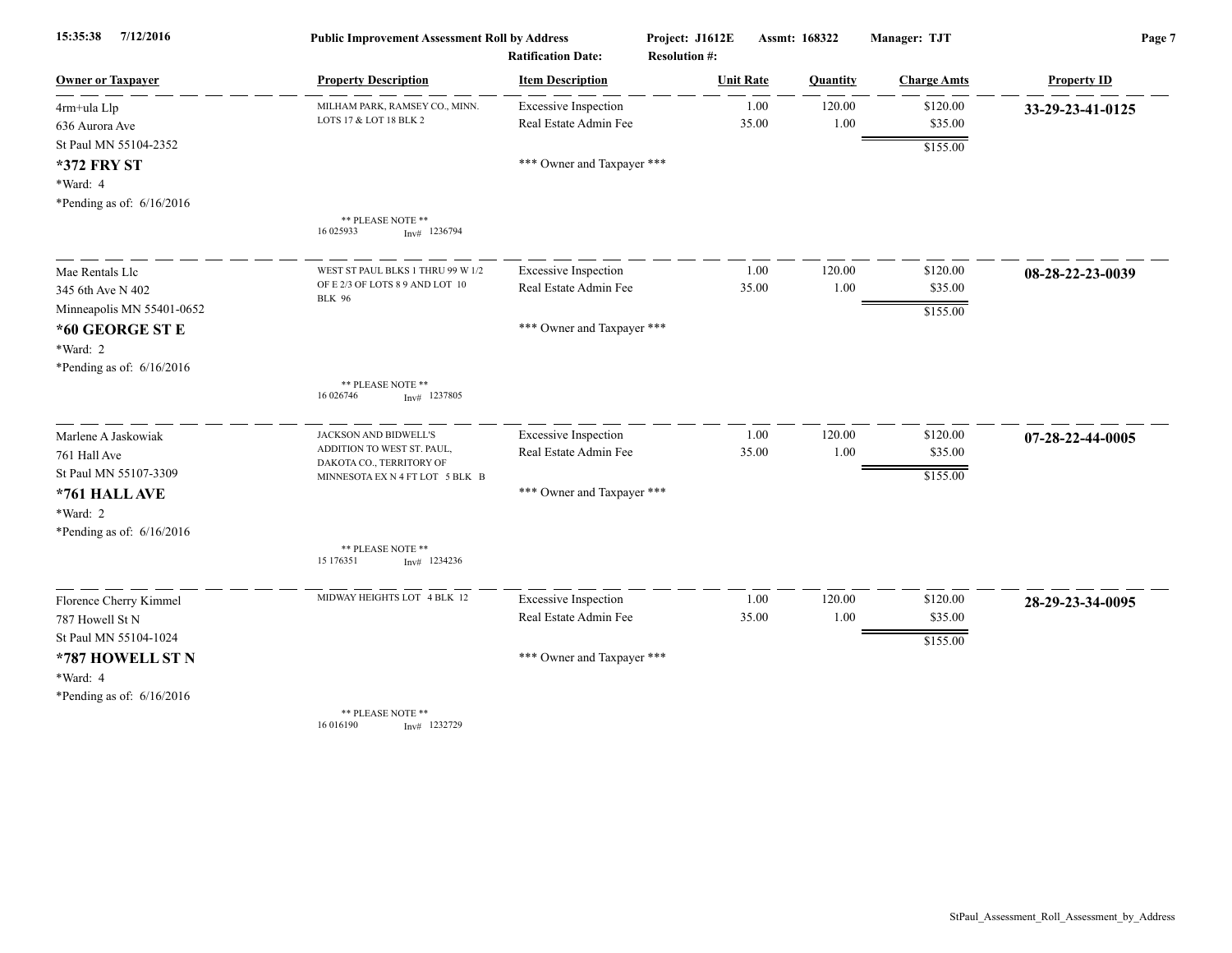| 7/12/2016<br>15:35:38                        | <b>Public Improvement Assessment Roll by Address</b><br><b>Ratification Date:</b> |                                                      | Project: J1612E<br><b>Resolution #:</b> |               | Assmt: 168322  | Manager: TJT        | Page 8             |  |
|----------------------------------------------|-----------------------------------------------------------------------------------|------------------------------------------------------|-----------------------------------------|---------------|----------------|---------------------|--------------------|--|
| <b>Owner or Taxpayer</b>                     | <b>Property Description</b>                                                       | <b>Item Description</b>                              | <b>Unit Rate</b>                        |               | Quantity       | <b>Charge Amts</b>  | <b>Property ID</b> |  |
| Chongkue Yang                                | KERWIN'S OUTLOTS TO THE CITY OF<br>ST. PAUL, MINN. SUBJ TO STS &                  | <b>Excessive Inspection</b><br>Real Estate Admin Fee |                                         | 1.00<br>35.00 | 120.00<br>1.00 | \$120.00<br>\$35.00 | 22-29-22-11-0089   |  |
| 1661 Idaho Ave E<br>Saint Paul MN 55106-1330 | ESMTS; THE S 1/2 OF W 52.4 FT OF                                                  |                                                      |                                         |               |                |                     |                    |  |
| *1661 IDAHO AVE E                            | PART BET C LS OF CALIFORNIA &<br>IDAHO AVES OF LOT 2                              | *** Owner and Taxpayer ***                           |                                         |               |                | \$155.00            |                    |  |
| *Ward: 6                                     |                                                                                   |                                                      |                                         |               |                |                     |                    |  |
| *Pending as of: $6/16/2016$                  |                                                                                   |                                                      |                                         |               |                |                     |                    |  |
|                                              | ** PLEASE NOTE **<br>16 021105<br>$Inv#$ 1235478                                  |                                                      |                                         |               |                |                     |                    |  |
| Ivy Rice Llc                                 | BANKEN'S ADDITION TO ST. PAUL.                                                    | <b>Excessive Inspection</b>                          |                                         | 1.00          | 120.00         | \$120.00            | 24-29-23-44-0001   |  |
| 3739 Drexel Ct                               | MINN. LOTS 1 2 AND LOT 3 BLK 1                                                    | Real Estate Admin Fee                                |                                         | 35.00         | 1.00           | \$35.00             |                    |  |
| Eagan MN 55123-1026                          |                                                                                   |                                                      |                                         |               |                | \$155.00            |                    |  |
| <b>*146 IVY AVE W</b>                        |                                                                                   | *** Owner and Taxpayer ***                           |                                         |               |                |                     |                    |  |
| *Ward: 5                                     |                                                                                   |                                                      |                                         |               |                |                     |                    |  |
| *Pending as of: $6/16/2016$                  |                                                                                   |                                                      |                                         |               |                |                     |                    |  |
|                                              | ** PLEASE NOTE **<br>16 03 1116<br>$Inv#$ 1239824                                 |                                                      |                                         |               |                |                     |                    |  |
| Christopher Conner                           | RIDGEWOOD PARK ADDITION TO                                                        | <b>Excessive Inspection</b>                          |                                         | 1.00          | 120.00         | \$120.00            | 11-28-23-24-0010   |  |
| 908 Jefferson Ave                            | THE CITY OF ST. PAUL, RAMSEY CO.,<br>MINN. LOTS 3, 4 & LOT 5 BLK 11               | Real Estate Admin Fee                                |                                         | 35.00         | 1.00           | \$35.00             |                    |  |
| Saint Paul MN 55102-2802                     |                                                                                   |                                                      |                                         |               |                | \$155.00            |                    |  |
| *908 JEFFERSON AVE                           |                                                                                   | *** Owner and Taxpayer ***                           |                                         |               |                |                     |                    |  |
| *Ward: 2                                     |                                                                                   |                                                      |                                         |               |                |                     |                    |  |
| *Pending as of: $6/16/2016$                  | ** PLEASE NOTE **                                                                 |                                                      |                                         |               |                |                     |                    |  |
|                                              | 15 176964<br>$Inv#$ 1234196                                                       |                                                      |                                         |               |                |                     |                    |  |
| Sandy Her                                    | FAIRVIEW ADDITION W 40 FT OF S 20                                                 | <b>Excessive Inspection</b>                          |                                         | 1.00          | 120.00         | \$120.00            | 29-29-22-24-0119   |  |
| 507 Jenks Ave                                | FT OF LOT 4 & THE W 40 FT OF LOTS 1<br>2 & LOT 3 BLK 11                           | Real Estate Admin Fee                                |                                         | 35.00         | 1.00           | \$35.00             |                    |  |
| Saint Paul MN 55130-3909                     |                                                                                   |                                                      |                                         |               |                | \$155.00            |                    |  |
| *507 JENKS AVE                               |                                                                                   | *** Owner and Taxpayer ***                           |                                         |               |                |                     |                    |  |
| $*Ward: 5$                                   |                                                                                   |                                                      |                                         |               |                |                     |                    |  |
| *Pending as of: $6/16/2016$                  |                                                                                   |                                                      |                                         |               |                |                     |                    |  |
|                                              | ** PLEASE NOTE **<br>15 186626<br>$Inv#$ 1232717                                  |                                                      |                                         |               |                |                     |                    |  |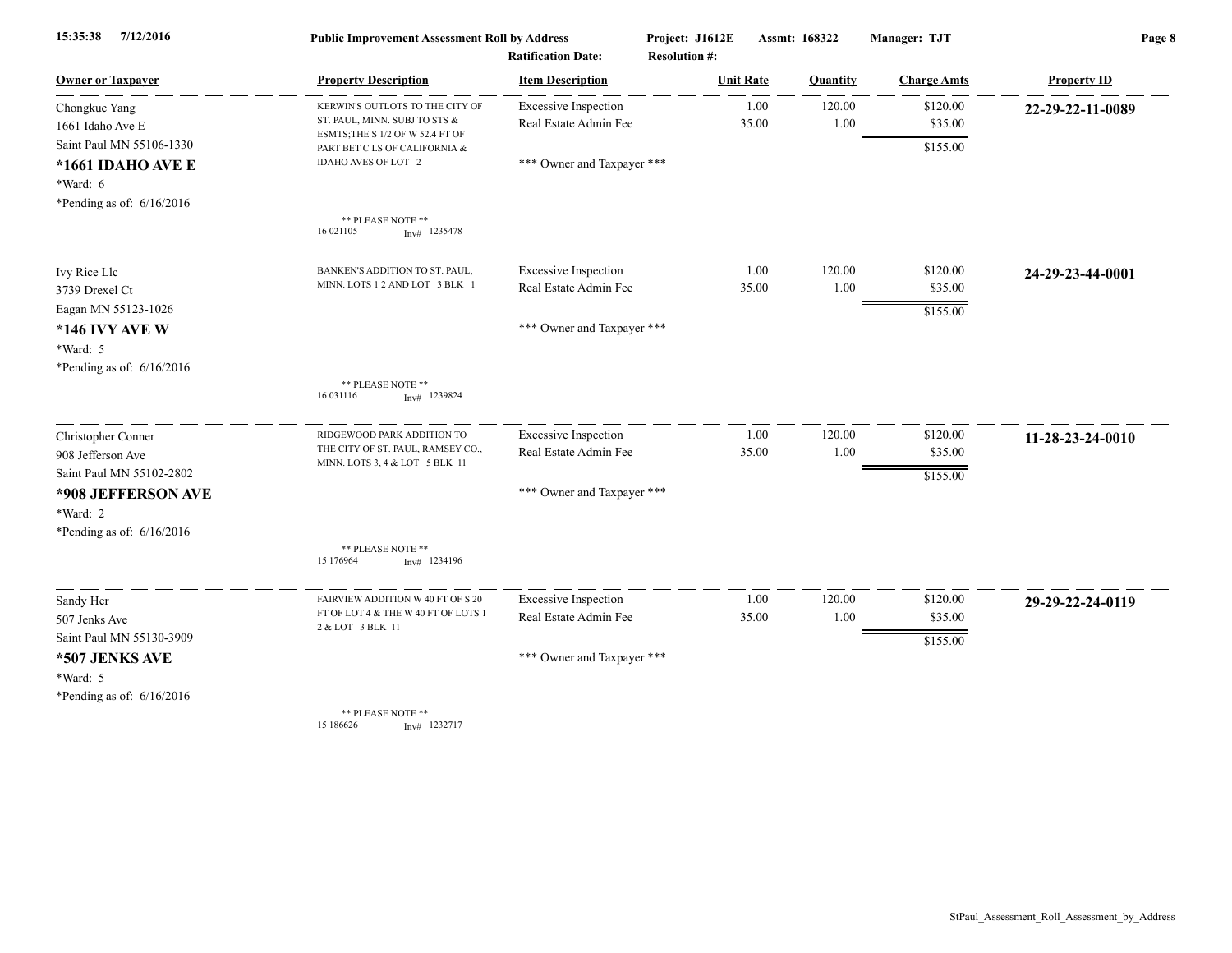| 7/12/2016<br>15:35:38                                     | <b>Public Improvement Assessment Roll by Address</b><br><b>Ratification Date:</b> |                                                      | Project: J1612E<br><b>Resolution #:</b> | Assmt: 168322    |                | Manager: TJT        | Page 9             |  |
|-----------------------------------------------------------|-----------------------------------------------------------------------------------|------------------------------------------------------|-----------------------------------------|------------------|----------------|---------------------|--------------------|--|
| <b>Owner or Taxpayer</b>                                  | <b>Property Description</b>                                                       | <b>Item Description</b>                              |                                         | <b>Unit Rate</b> | Quantity       | <b>Charge Amts</b>  | <b>Property ID</b> |  |
| Shannon L Wadding<br>846 Jessamine Ave E                  | EASTVILLE HEIGHTS LOT 8 BLK 16                                                    | <b>Excessive Inspection</b><br>Real Estate Admin Fee |                                         | 1.00<br>35.00    | 120.00<br>1.00 | \$120.00<br>\$35.00 | 28-29-22-22-0169   |  |
| St Paul MN 55106-2612<br>*848 JESSAMINE AVE E<br>*Ward: 6 |                                                                                   | *** Owner and Taxpayer ***                           |                                         |                  |                | \$155.00            |                    |  |
| *Pending as of: 6/16/2016                                 | ** PLEASE NOTE **<br>16 028611<br>$Inv#$ 1237414                                  |                                                      |                                         |                  |                |                     |                    |  |
| Ronda Isakson                                             | BEAUPRE & KELLYS ADDITION TO                                                      | <b>Excessive Inspection</b>                          |                                         | 1.00             | 120.00         | \$120.00            | 29-29-22-21-0095   |  |
| 7502 Illsley Ave Nw                                       | SAINT PAUL, RAMSEY CO., MINN.<br>LOTS 2 AND LOT 3 BLK 11                          | Real Estate Admin Fee                                |                                         | 35.00            | 1.00           | \$35.00             |                    |  |
| Maple Lake MN 55358-2429                                  |                                                                                   |                                                      |                                         |                  |                | \$155.00            |                    |  |
| *1131 JESSIE ST                                           |                                                                                   | *** Owner and Taxpayer ***                           |                                         |                  |                |                     |                    |  |
| *Ward: 5                                                  |                                                                                   |                                                      |                                         |                  |                |                     |                    |  |
| *Pending as of: $6/16/2016$                               | ** PLEASE NOTE **<br>16 020705<br>$Inv#$ 1233379                                  |                                                      |                                         |                  |                |                     |                    |  |
| Maxine Copeman                                            | LANE-HOSPES ADD. LOT 8 BLK 2                                                      | <b>Excessive Inspection</b>                          |                                         | 1.00             | 120.00         | \$120.00            | 28-29-22-11-0053   |  |
| 1152 Lane Place                                           |                                                                                   | Real Estate Admin Fee                                |                                         | 35.00            | 1.00           | \$35.00             |                    |  |
| Saint Paul MN 55106-2807                                  |                                                                                   |                                                      |                                         |                  |                | \$155.00            |                    |  |
| <b>*1152 LANE PL</b>                                      |                                                                                   | *** Owner and Taxpayer ***                           |                                         |                  |                |                     |                    |  |
| *Ward: 6                                                  |                                                                                   |                                                      |                                         |                  |                |                     |                    |  |
| *Pending as of: $6/16/2016$                               |                                                                                   |                                                      |                                         |                  |                |                     |                    |  |
|                                                           | ** PLEASE NOTE **<br>14 191578<br>$Inv#$ 1232612                                  |                                                      |                                         |                  |                |                     |                    |  |
| Donald D Sellers                                          | ARLINGTON HILLS ADDITION TO ST.                                                   | <b>Excessive Inspection</b>                          |                                         | 1.00             | 120.00         | \$120.00            | 29-29-22-13-0111   |  |
| 695 Lawson Ave E                                          | PAUL 40/45 THRU 49 LOTS 29 AND<br>LOT 30 BLK 7                                    | Real Estate Admin Fee                                |                                         | 35.00            | 1.00           | \$35.00             |                    |  |
| St Paul MN 55106-3135                                     |                                                                                   |                                                      |                                         |                  |                | \$155.00            |                    |  |
| *695 LAWSON AVE E                                         |                                                                                   | *** Taxpayer ***                                     |                                         |                  |                |                     |                    |  |
| *Ward: 6                                                  |                                                                                   |                                                      |                                         |                  |                |                     |                    |  |
| *Pending as of: $6/16/2016$                               |                                                                                   |                                                      |                                         |                  |                |                     |                    |  |
| Elsie A Sellers                                           | ARLINGTON HILLS ADDITION TO ST.                                                   | *** Owner ***                                        |                                         |                  |                |                     | 29-29-22-13-0111   |  |
| 695 Lawson Ave E                                          | PAUL 40/45 THRU 49 LOTS 29 AND<br>LOT 30 BLK 7                                    |                                                      |                                         |                  |                |                     |                    |  |
| St Paul MN 55106-3135                                     |                                                                                   |                                                      |                                         |                  |                |                     |                    |  |
| *695 LAWSON AVE E                                         |                                                                                   |                                                      |                                         |                  |                |                     |                    |  |
| *Ward: 6                                                  |                                                                                   |                                                      |                                         |                  |                |                     |                    |  |
| *Pending as of: $6/16/2016$                               |                                                                                   |                                                      |                                         |                  |                |                     |                    |  |
|                                                           | ** PLEASE NOTE **<br>Inv# 1239295<br>15 169642                                    |                                                      |                                         |                  |                |                     |                    |  |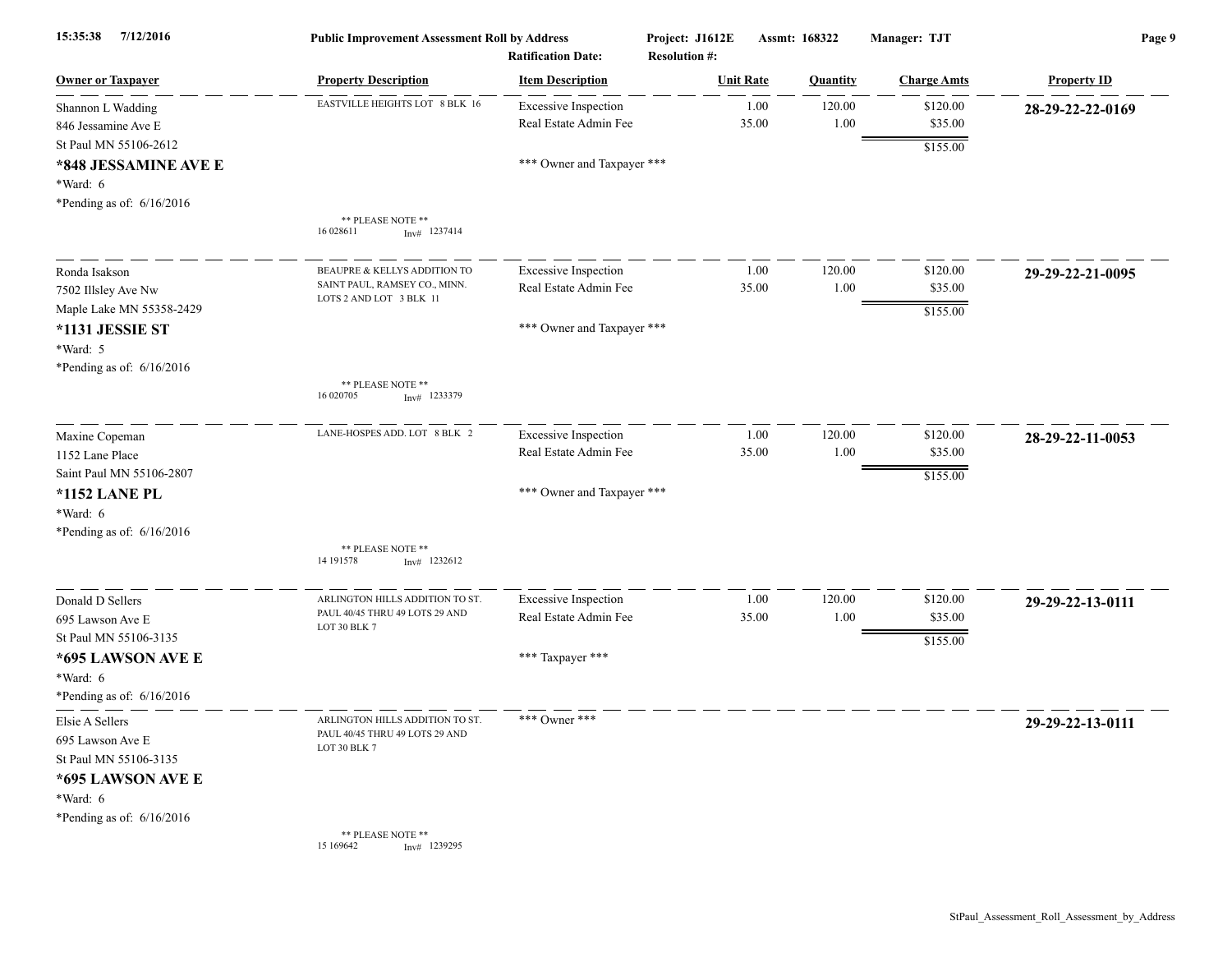| 7/12/2016<br>15:35:38                                                                    | <b>Public Improvement Assessment Roll by Address</b><br><b>Ratification Date:</b> |                                                      | Project: J1612E<br><b>Resolution #:</b> | Assmt: 168322    |                    | Manager: TJT        | Page 10            |  |
|------------------------------------------------------------------------------------------|-----------------------------------------------------------------------------------|------------------------------------------------------|-----------------------------------------|------------------|--------------------|---------------------|--------------------|--|
| <b>Owner or Taxpayer</b>                                                                 | <b>Property Description</b>                                                       | <b>Item Description</b>                              |                                         | <b>Unit Rate</b> | Quantity           | <b>Charge Amts</b>  | <b>Property ID</b> |  |
| Mark Cemensky<br>Po Box 7162                                                             | ARLINGTON HILLS ADDITION TO ST<br>PAUL 40/45 THRU 49 LOT 14 BLK 9                 | <b>Excessive Inspection</b><br>Real Estate Admin Fee |                                         | 1.00<br>35.00    | 120.00<br>$1.00\,$ | \$120.00<br>\$35.00 | 29-29-22-14-0081   |  |
| Saint Paul MN 55107-0162<br>*751 LAWSON AVE E<br>*Ward: 6<br>*Pending as of: $6/16/2016$ |                                                                                   | *** Owner and Taxpayer ***                           |                                         |                  |                    | \$155.00            |                    |  |
|                                                                                          | ** PLEASE NOTE **<br>16 022434<br>$Inv#$ 1235267                                  |                                                      |                                         |                  |                    |                     |                    |  |
| Lawrence C Dingmann                                                                      | SUMMIT PARK ADDITION TO ST.<br>PAUL IN RAMSEY COUNTY,                             | <b>Excessive Inspection</b>                          |                                         | 1.00             | 240.00             | \$240.00            | 02-28-23-32-0032   |  |
| Tamara M Haas<br>1037 Lincoln Ave                                                        | MINNESOTA LOT 15 BLK 35                                                           | Real Estate Admin Fee                                |                                         | 35.00            | 1.00               | \$35.00<br>\$275.00 |                    |  |
| St Paul MN 55105-3151<br>*1037 LINCOLN AVE<br>*Ward: 2<br>*Pending as of: 6/16/2016      |                                                                                   | *** Owner and Taxpayer ***                           |                                         |                  |                    |                     |                    |  |
|                                                                                          | ** PLEASE NOTE **<br>15 178990<br>1234558<br>Inv#<br>15 178990<br>$Inv#$ 1237568  |                                                      |                                         |                  |                    |                     |                    |  |
| Michael Cassiday                                                                         | ARLINGTON HILLS ADDITION TO ST<br>PAUL 40/45 THRU 49 LOT 8 BLK 5                  | <b>Excessive Inspection</b><br>Real Estate Admin Fee |                                         | 1.00<br>35.00    | 120.00<br>1.00     | \$120.00<br>\$35.00 | 29-29-22-13-0040   |  |
| 9431 Old Concord Blvd<br>Inver Grove Heights MN 55076-3709                               |                                                                                   |                                                      |                                         |                  |                    | \$155.00            |                    |  |
| *610 MAGNOLIA AVE E<br>*Ward: 6<br>*Pending as of: 6/16/2016                             |                                                                                   | *** Owner and Taxpayer ***                           |                                         |                  |                    |                     |                    |  |
|                                                                                          | ** PLEASE NOTE **<br>16 03 0731<br>$Inv#$ 1239007                                 |                                                      |                                         |                  |                    |                     |                    |  |
| John E Demulling<br>Deborah J Demulling                                                  | ARLINGTON HILLS ADDITION TO ST.<br>PAUL 40/45 THRU 49 LOT 6 BLK 4                 | <b>Excessive Inspection</b><br>Real Estate Admin Fee |                                         | 1.00<br>35.00    | 120.00<br>1.00     | \$120.00<br>\$35.00 | 29-29-22-13-0007   |  |
| 676 Magnolia Ave E<br>St Paul MN 55106-3125                                              |                                                                                   | *** Owner and Taxpayer ***                           |                                         |                  |                    | \$155.00            |                    |  |
| *676 MAGNOLIA AVE E<br>*Ward: 6<br>*Pending as of: $6/16/2016$                           |                                                                                   |                                                      |                                         |                  |                    |                     |                    |  |
|                                                                                          | ** PLEASE NOTE **<br>16 024326<br>$Inv#$ 1235265                                  |                                                      |                                         |                  |                    |                     |                    |  |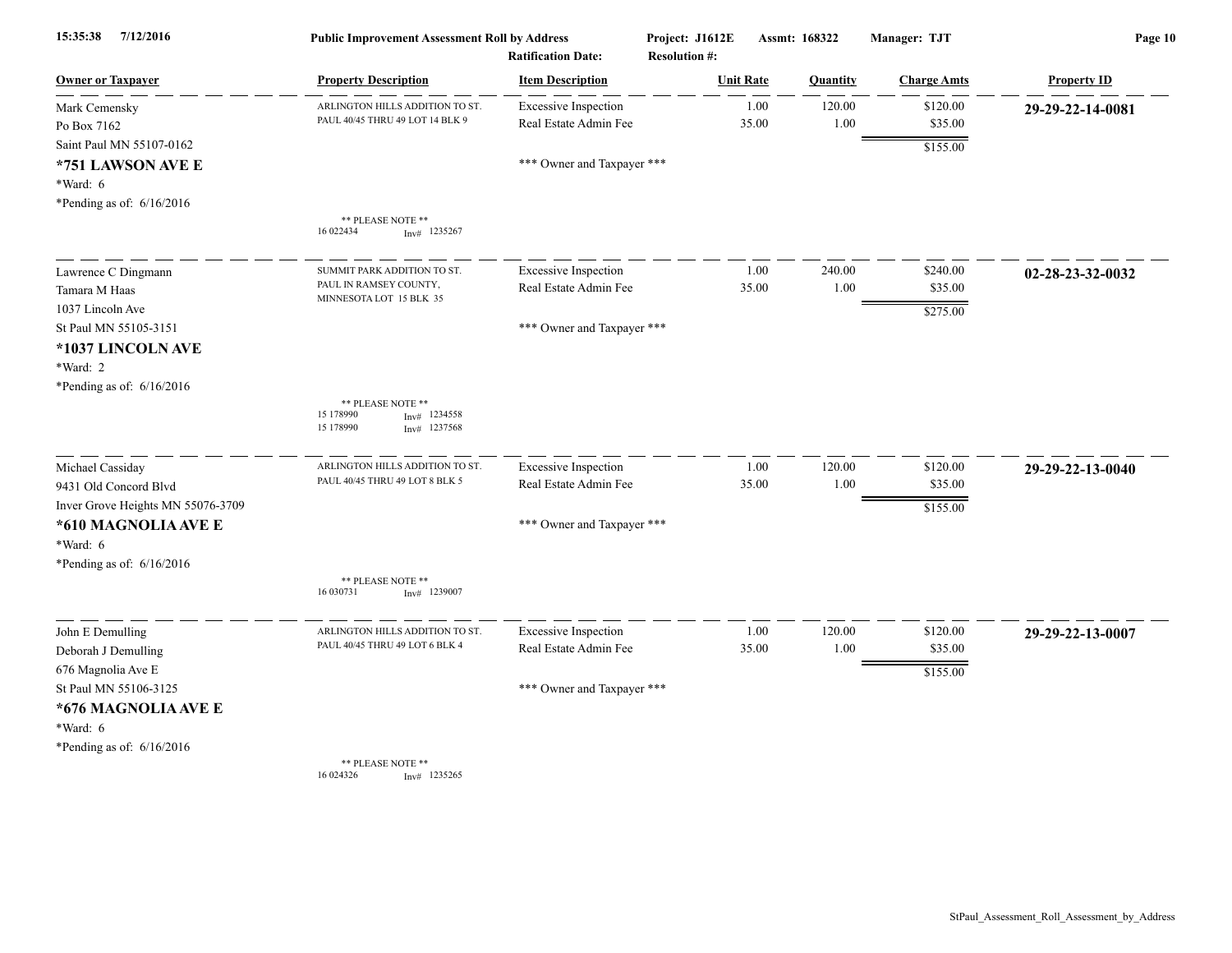| 7/12/2016<br>15:35:38                                                                                                                   | <b>Public Improvement Assessment Roll by Address</b><br><b>Ratification Date:</b>                                          |                                                      | Project: J1612E<br><b>Resolution #:</b> | Assmt: 168322  | Manager: TJT                    | Page 11            |  |
|-----------------------------------------------------------------------------------------------------------------------------------------|----------------------------------------------------------------------------------------------------------------------------|------------------------------------------------------|-----------------------------------------|----------------|---------------------------------|--------------------|--|
| <b>Owner or Taxpayer</b>                                                                                                                | <b>Property Description</b>                                                                                                | <b>Item Description</b>                              | <b>Unit Rate</b>                        | Quantity       | <b>Charge Amts</b>              | <b>Property ID</b> |  |
| Benigno Banuelos<br>71 Magnolia Anx E<br>Saint Paul MN 55117-5022                                                                       | FLINT'S REARRANGEMENT OF C.C.<br>MACKUBIN'S SUBDIVISION OF PART<br>OF WEIDE AND DAWSON'S GARDEN<br>LOTS LOTS 19 AND LOT 20 | <b>Excessive Inspection</b><br>Real Estate Admin Fee | 1.00<br>35.00                           | 120.00<br>1.00 | \$120.00<br>\$35.00<br>\$155.00 | 30-29-22-21-0144   |  |
| *71 MAGNOLIA AVE E<br>*Ward: 5<br>*Pending as of: 6/16/2016                                                                             |                                                                                                                            | *** Owner and Taxpayer ***                           |                                         |                |                                 |                    |  |
|                                                                                                                                         | ** PLEASE NOTE **<br>12 22 1098<br>$Inv#$ 1234907                                                                          |                                                      |                                         |                |                                 |                    |  |
| Don Hagen<br>723 Cook Ave E                                                                                                             | EASTVILLE HEIGHTS W 13 FT OF LOT<br>17 AND ALL OF LOT 16 BLK 15                                                            | <b>Excessive Inspection</b><br>Real Estate Admin Fee | 1.00<br>35.00                           | 240.00<br>1.00 | \$240.00<br>\$35.00             | 28-29-22-22-0077   |  |
| Saint Paul MN 55106-3104<br>*881 MAGNOLIA AVE E<br>*Ward: 6                                                                             |                                                                                                                            | *** Taxpayer ***                                     |                                         |                | \$275.00                        |                    |  |
| *Pending as of: $6/16/2016$<br>Jacqueline A Hagen<br>1561 Stillwater Ave<br>Saint Paul MN 55106-3626<br>*881 MAGNOLIA AVE E<br>*Ward: 6 | EASTVILLE HEIGHTS W 13 FT OF LOT<br>17 AND ALL OF LOT 16 BLK 15                                                            | *** Owner ***                                        |                                         |                |                                 | 28-29-22-22-0077   |  |
| *Pending as of: $6/16/2016$                                                                                                             | ** PLEASE NOTE **<br>16 020907<br>1232730<br>Inv#<br>16 020907<br>1234300<br>Inv#                                          |                                                      |                                         |                |                                 |                    |  |
| <b>B And K Real Estate Investment Llc</b><br>1073 Payne Ave Ste 1<br>Saint Paul MN 55130-3884                                           | BIRMINGHAM'S ADDITION LOT 6<br>BLK 1                                                                                       | <b>Excessive Inspection</b><br>Real Estate Admin Fee | 1.00<br>35.00                           | 120.00<br>1.00 | \$120.00<br>\$35.00<br>\$155.00 | 34-29-22-21-0097   |  |
| *1444 MARGARET ST<br>*Ward: 7<br>*Pending as of: $6/16/2016$                                                                            |                                                                                                                            | *** Owner and Taxpayer ***                           |                                         |                |                                 |                    |  |
|                                                                                                                                         | ** PLEASE NOTE **<br>14 323307<br>$Inv#$ 1236914                                                                           |                                                      |                                         |                |                                 |                    |  |
| American Estate & Trust Fbo Fawzia Tung<br>830 S Winthrop Cir<br>Mesa AZ 85204-4633                                                     | JOSEPH R. WEIDE'S 2ND ADDITION<br>TO THE CITY OF ST. PAUL LOT 21<br>BLK 1                                                  | <b>Excessive Inspection</b><br>Real Estate Admin Fee | 1.00<br>35.00                           | 120.00<br>1.00 | \$120.00<br>\$35.00<br>\$155.00 | 20-29-22-43-0088   |  |
| *615 MARYLAND AVE E<br>*Ward: $6$<br>*Pending as of: 6/16/2016                                                                          |                                                                                                                            | *** Owner and Taxpayer ***                           |                                         |                |                                 |                    |  |
|                                                                                                                                         | ** PLEASE NOTE **<br>16 03 2049<br>$Inv#$ 1239298                                                                          |                                                      |                                         |                |                                 |                    |  |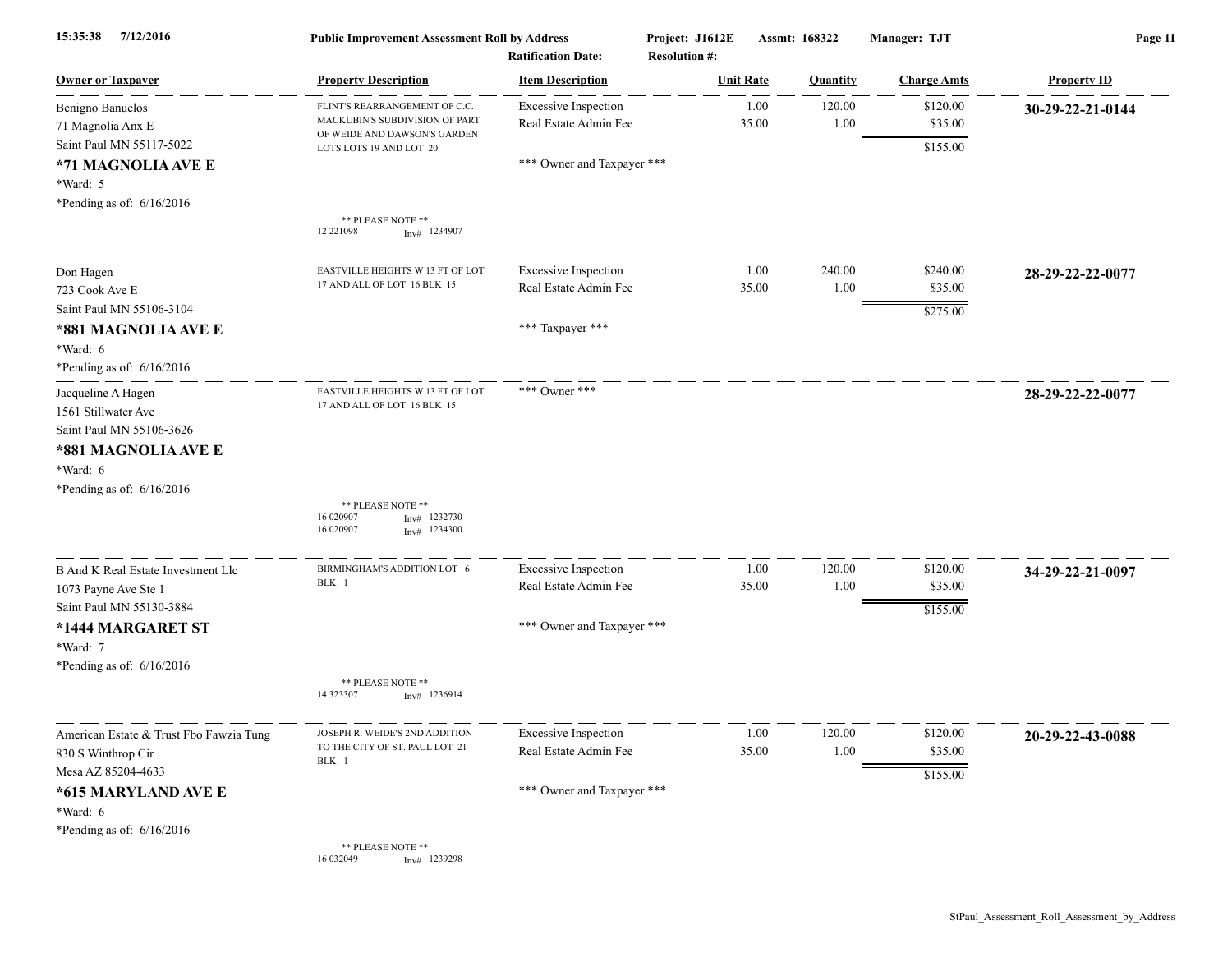| 7/12/2016<br>15:35:38                                                                                                                   | <b>Public Improvement Assessment Roll by Address</b><br><b>Ratification Date:</b>              |                                                                                    | Project: J1612E<br><b>Resolution #:</b> |                  | Assmt: 168322      | Manager: TJT                    | Page 12            |  |
|-----------------------------------------------------------------------------------------------------------------------------------------|------------------------------------------------------------------------------------------------|------------------------------------------------------------------------------------|-----------------------------------------|------------------|--------------------|---------------------------------|--------------------|--|
| <b>Owner or Taxpayer</b>                                                                                                                | <b>Property Description</b>                                                                    | <b>Item Description</b>                                                            |                                         | <b>Unit Rate</b> | <b>Ouantity</b>    | <b>Charge Amts</b>              | <b>Property ID</b> |  |
| Moua Highlander Inc<br>7809 Southtown Center Ste 248<br>Bloomington MN 55431-1324                                                       | OAK VILLE PARK LOT 6 BLK 14                                                                    | <b>Excessive Inspection</b><br>Real Estate Admin Fee                               |                                         | 1.00<br>35.00    | 120.00<br>$1.00\,$ | \$120.00<br>\$35.00<br>\$155.00 | 29-29-22-11-0022   |  |
| *758 MARYLAND AVE E<br>$*Ward: 6$<br>*Pending as of: $6/16/2016$                                                                        |                                                                                                | *** Taxpayer ***                                                                   |                                         |                  |                    |                                 |                    |  |
| Raven Financial Llc<br>300 Broadway N Unit 305<br>Fargo ND 58102-4723<br>*758 MARYLAND AVE E<br>*Ward: 6<br>*Pending as of: $6/16/2016$ | OAK VILLE PARK LOT 6 BLK 14<br>** PLEASE NOTE **<br>16 02 1691<br>$Inv#$ 1234350               | *** Owner ***                                                                      |                                         |                  |                    |                                 | 29-29-22-11-0022   |  |
| Rds Investments Co<br>245 Marie Ave E Ste 4<br>West Saint Paul MN 55118-4103<br>*1021 MINNEHAHA AVE E                                   | TERRY'S ADDITION TO THE CITY OF<br>ST. PAUL, COUNTY OF RAMSEY,<br>STATE OF MINN. LOT 17 BLK 11 | <b>Excessive Inspection</b><br>Real Estate Admin Fee<br>*** Owner and Taxpayer *** |                                         | 1.00<br>35.00    | 120.00<br>1.00     | \$120.00<br>\$35.00<br>\$155.00 | 28-29-22-34-0074   |  |
| *Ward: 7<br>*Pending as of: 6/16/2016                                                                                                   | ** PLEASE NOTE **<br>16 025048<br>$Inv#$ 1234425                                               |                                                                                    |                                         |                  |                    |                                 |                    |  |
| John K Mcdermott<br>1116 1/2 3rd St<br>Davis CA 95616-4260<br>*1640 MINNEHAHA AVE E<br>*Ward: 7                                         | WEED AND HALLE'S ADDITION W<br>1/2 OF LOT 5 AND E 3O FT OF LOT 6<br>BLK 1                      | <b>Excessive Inspection</b><br>Real Estate Admin Fee<br>*** Owner and Taxpayer *** |                                         | 1.00<br>35.00    | 120.00<br>1.00     | \$120.00<br>\$35.00<br>\$155.00 | 34-29-22-12-0004   |  |
| *Pending as of: $6/16/2016$                                                                                                             | ** PLEASE NOTE **<br>16 022529<br>$Inv#$ 1233882                                               |                                                                                    |                                         |                  |                    |                                 |                    |  |
| Covenant Capital Llc<br>2300 Gervais Hills Dr<br>Little Canada MN 55117-6039<br>*963 MINNEHAHA AVE E                                    | TERRY'S ADDITION TO THE CITY OF<br>ST. PAUL, COUNTY OF RAMSEY,<br>STATE OF MINN. LOT 17 BLK 21 | <b>Excessive Inspection</b><br>Real Estate Admin Fee<br>*** Owner and Taxpayer *** |                                         | 1.00<br>35.00    | 120.00<br>1.00     | \$120.00<br>\$35.00<br>\$155.00 | 28-29-22-34-0099   |  |
| *Ward: 7<br>*Pending as of: 6/16/2016                                                                                                   | ** PLEASE NOTE **<br>16 027979<br>$Inv#$ 1239823                                               |                                                                                    |                                         |                  |                    |                                 |                    |  |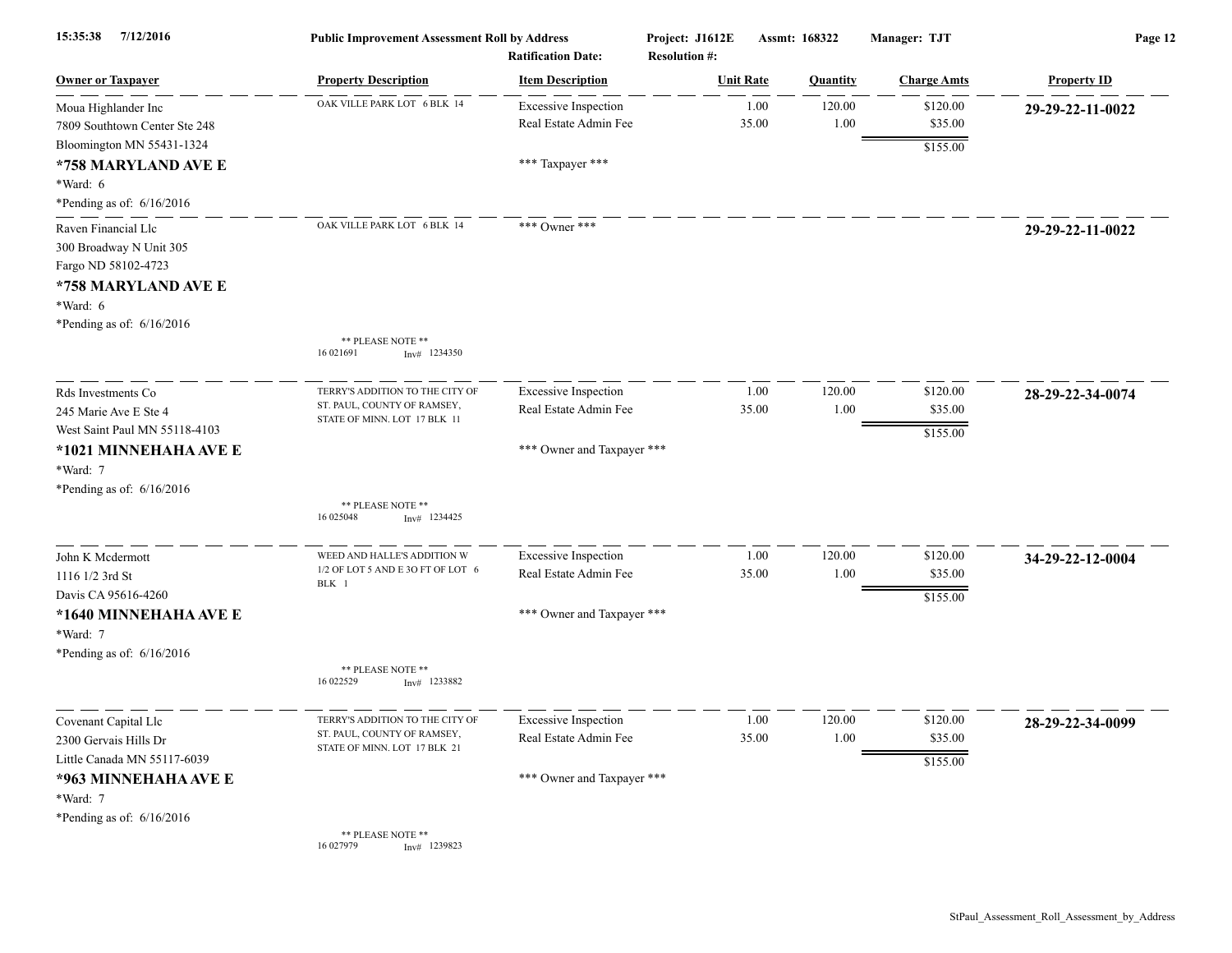| 15:35:38<br>7/12/2016                                                                                       | <b>Public Improvement Assessment Roll by Address</b><br><b>Ratification Date:</b> |                                                      | Project: J1612E<br><b>Resolution #:</b> | Assmt: 168322  |                     | Page 13            |  |
|-------------------------------------------------------------------------------------------------------------|-----------------------------------------------------------------------------------|------------------------------------------------------|-----------------------------------------|----------------|---------------------|--------------------|--|
| <b>Owner or Taxpayer</b>                                                                                    | <b>Property Description</b>                                                       | <b>Item Description</b>                              | <b>Unit Rate</b>                        | Quantity       | <b>Charge Amts</b>  | <b>Property ID</b> |  |
| Lloyd N Hilsgen<br>Karolynn Hilsgen                                                                         | JOHN SWAINSONS DIVISION LOT 1                                                     | <b>Excessive Inspection</b><br>Real Estate Admin Fee | 1.00<br>35.00                           | 120.00<br>1.00 | \$120.00<br>\$35.00 | 32-29-22-22-0062   |  |
| 2200 Mounds Ave<br>New Brighton MN 55112-5135<br>*416 MOUNT IDA ST<br>*Ward: 5<br>*Pending as of: 6/16/2016 | ** PLEASE NOTE **<br>16 023115<br>$Inv#$ 1233983                                  | *** Owner and Taxpayer ***                           |                                         |                | \$155.00            |                    |  |
|                                                                                                             |                                                                                   |                                                      |                                         |                |                     |                    |  |
| James Yacoub                                                                                                | WOODBURY AND CASE'S ADDITION<br>TO ST. PAUL, MINN. N 1/2 OF LOTS 8                | <b>Excessive Inspection</b>                          | 1.00                                    | 120.00         | \$120.00            | 08-28-22-24-0130   |  |
| Reda Yacoub                                                                                                 | AND 9 AND S 5 FT OF LOTS 6 AND                                                    | Real Estate Admin Fee                                | 35.00                                   | 1.00           | \$35.00             |                    |  |
| 1213 Birch Dr<br>Hudson WI 54016-1401                                                                       | LOT 7 BLK 4                                                                       | *** Owner and Taxpayer ***                           |                                         |                | \$155.00            |                    |  |
| *638 OAKDALE AVE<br>*Ward: 2                                                                                |                                                                                   |                                                      |                                         |                |                     |                    |  |
| *Pending as of: 6/16/2016                                                                                   | ** PLEASE NOTE **<br>16 028886<br>$Inv#$ 1237954                                  |                                                      |                                         |                |                     |                    |  |
| Andrew J Pierce                                                                                             | THE WEST ST. PAUL REAL ESTATE                                                     | <b>Excessive Inspection</b>                          | 1.00                                    | 120.00         | \$120.00            | 08-28-22-31-0095   |  |
| 675 Oakdale Ave                                                                                             | AND IMPROVEMENT SYNDICATE<br>ADDITION NO. 1 LOTS 13 AND LOT                       | Real Estate Admin Fee                                | 35.00                                   | 1.00           | \$35.00             |                    |  |
| Saint Paul MN 55107-3057                                                                                    | 16 BLK 1                                                                          |                                                      |                                         |                | \$155.00            |                    |  |
| *675 OAKDALE AVE                                                                                            |                                                                                   | *** Owner and Taxpayer ***                           |                                         |                |                     |                    |  |
| *Ward: 2                                                                                                    |                                                                                   |                                                      |                                         |                |                     |                    |  |
| *Pending as of: $6/16/2016$                                                                                 | ** PLEASE NOTE **<br>15 15 9588<br>$Inv#$ 1239010                                 |                                                      |                                         |                |                     |                    |  |
| Sara R Martin                                                                                               | TERRY'S ADDITION TO THE CITY OF                                                   | <b>Excessive Inspection</b>                          | 1.00                                    | 240.00         | \$240.00            | 28-29-22-34-0090   |  |
| Virgil Slinde                                                                                               | ST. PAUL, COUNTY OF RAMSEY,<br>STATE OF MINN. LOT 5 BLK 21                        | Real Estate Admin Fee                                | 35.00                                   | 1.00           | \$35.00             |                    |  |
| 431 14th Ave S                                                                                              |                                                                                   |                                                      |                                         |                | \$275.00            |                    |  |
| South St Paul MN 55075-2130                                                                                 |                                                                                   | *** Owner and Taxpayer ***                           |                                         |                |                     |                    |  |
| *976 REANEY AVE                                                                                             |                                                                                   |                                                      |                                         |                |                     |                    |  |
| *Ward: 7                                                                                                    |                                                                                   |                                                      |                                         |                |                     |                    |  |
| *Pending as of: $6/16/2016$                                                                                 |                                                                                   |                                                      |                                         |                |                     |                    |  |
|                                                                                                             | ** PLEASE NOTE **<br>16 030216<br>Inv# 1239943<br>16 030216<br>Inv# 1239944       |                                                      |                                         |                |                     |                    |  |

StPaul\_Assessment\_Roll\_Assessment\_by\_Address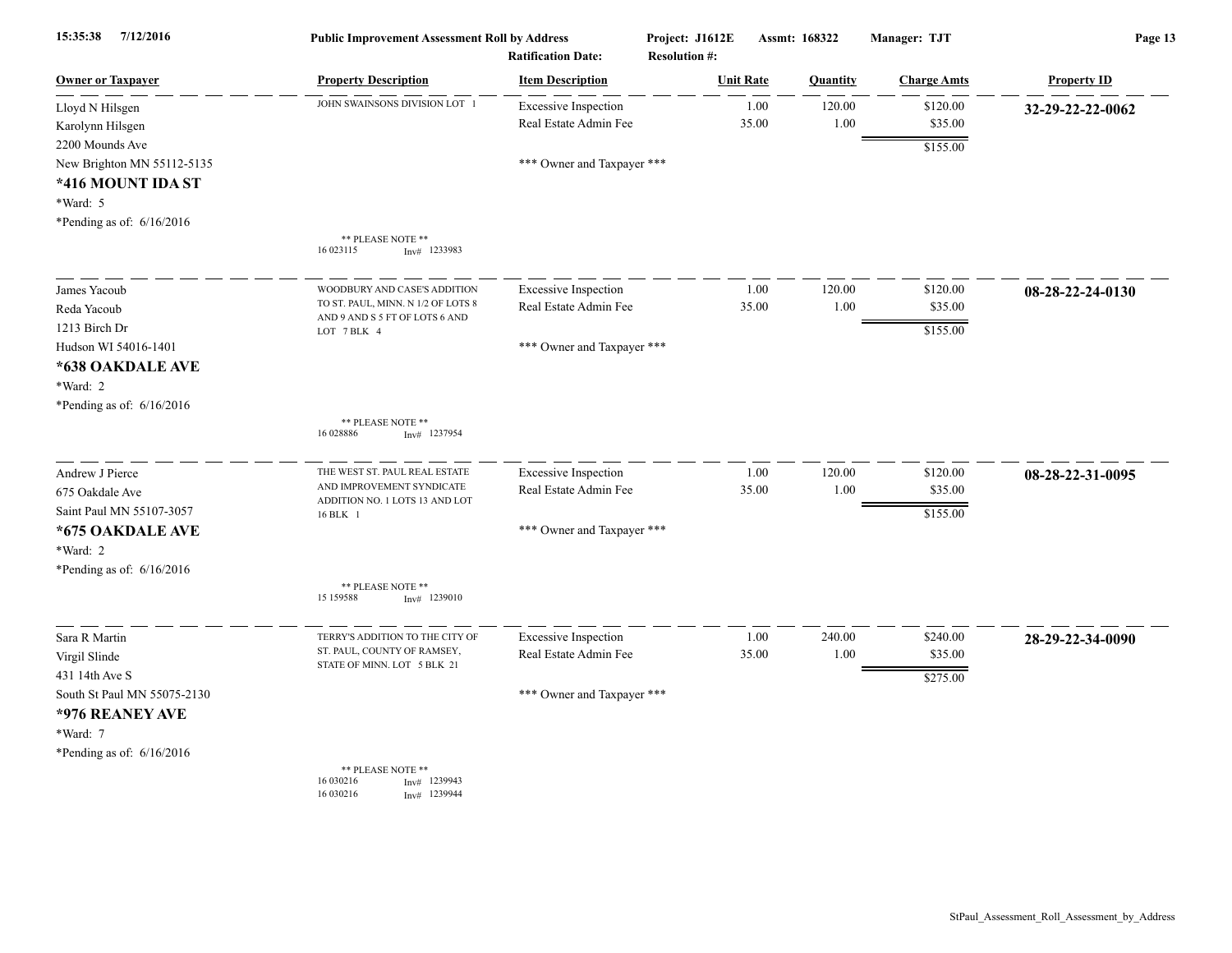| 7/12/2016<br>15:35:38       | <b>Public Improvement Assessment Roll by Address</b><br><b>Ratification Date:</b> |                             | Assmt: 168322<br>Project: J1612E<br><b>Resolution #:</b> |       |          | Manager: TJT       | Page 14            |  |
|-----------------------------|-----------------------------------------------------------------------------------|-----------------------------|----------------------------------------------------------|-------|----------|--------------------|--------------------|--|
| <b>Owner or Taxpayer</b>    | <b>Property Description</b>                                                       | <b>Item Description</b>     | <b>Unit Rate</b>                                         |       | Quantity | <b>Charge Amts</b> | <b>Property ID</b> |  |
| <b>Bruce V Magnuson</b>     | HERSEY WOOLSEY ADDITION EX N                                                      | <b>Excessive Inspection</b> |                                                          | 1.00  | 120.00   | \$120.00           | 27-29-23-43-0044   |  |
| 1271 Seminary Ave           | 10 FT FOR ALLEY LOT 18 BLK 9                                                      | Real Estate Admin Fee       |                                                          | 35.00 | 1.00     | \$35.00            |                    |  |
| St Paul MN 55104-1443       |                                                                                   |                             |                                                          |       |          | \$155.00           |                    |  |
| *1271 SEMINARY AVE          |                                                                                   | *** Owner and Taxpayer ***  |                                                          |       |          |                    |                    |  |
| *Ward: 4                    |                                                                                   |                             |                                                          |       |          |                    |                    |  |
| *Pending as of: $6/16/2016$ |                                                                                   |                             |                                                          |       |          |                    |                    |  |
|                             | ** PLEASE NOTE **<br>16 019509<br>$Inv#$ 1239684                                  |                             |                                                          |       |          |                    |                    |  |
| Christbriggs Properties Llc | LYMAN D. BAIRDS ADDITION LOT 2                                                    | <b>Excessive Inspection</b> |                                                          | 1.00  | 120.00   | \$120.00           | 34-29-23-23-0119   |  |
| 10984 228th St              | BLK 5                                                                             | Real Estate Admin Fee       |                                                          | 35.00 | 1.00     | \$35.00            |                    |  |
| Scandia MN 55073-9555       |                                                                                   |                             |                                                          |       |          | \$155.00           |                    |  |
| *1498 SHERBURNE AVE         |                                                                                   | *** Owner and Taxpayer ***  |                                                          |       |          |                    |                    |  |
| *Ward: 4                    |                                                                                   |                             |                                                          |       |          |                    |                    |  |
| *Pending as of: $6/16/2016$ |                                                                                   |                             |                                                          |       |          |                    |                    |  |
|                             | ** PLEASE NOTE **<br>16 024087<br>$Inv#$ 1235157                                  |                             |                                                          |       |          |                    |                    |  |
| Myhli Her                   | MAGOFFIN AND BRECKENRIDGES                                                        | <b>Excessive Inspection</b> |                                                          | 1.00  | 120.00   | \$120.00           | 36-29-23-14-0059   |  |
| 108 Battle Creek Rd         | ADDITION TO ST. PAUL LOT 25 BLK<br>$\overline{\mathbf{3}}$                        | Real Estate Admin Fee       |                                                          | 35.00 | 1.00     | \$35.00            |                    |  |
| Saint Paul MN 55119-5014    |                                                                                   |                             |                                                          |       |          | \$155.00           |                    |  |
| *159 SHERBURNE AVE          |                                                                                   | *** Owner and Taxpayer ***  |                                                          |       |          |                    |                    |  |
| *Ward: 1                    |                                                                                   |                             |                                                          |       |          |                    |                    |  |
| *Pending as of: 6/16/2016   |                                                                                   |                             |                                                          |       |          |                    |                    |  |
|                             | ** PLEASE NOTE **<br>16 019631<br>$Inv#$ 1234413                                  |                             |                                                          |       |          |                    |                    |  |
| <b>Bradley W Skoog</b>      | CHAMBER'S ADDITION EX ALLEY W                                                     | <b>Excessive Inspection</b> |                                                          | 1.00  | 120.00   | \$120.00           | 36-29-23-13-0134   |  |
| Kristin M Skoog             | 5 FT OF LOT 1 AND ALL OF LOT 2<br>BLK 1                                           | Real Estate Admin Fee       |                                                          | 35.00 | 1.00     | \$35.00            |                    |  |
| 28800 Linden Ave            |                                                                                   |                             |                                                          |       |          | \$155.00           |                    |  |
| Lindstrom MN 55045-9619     |                                                                                   | *** Owner and Taxpayer ***  |                                                          |       |          |                    |                    |  |
| *273 SHERBURNE AVE          |                                                                                   |                             |                                                          |       |          |                    |                    |  |
| *Ward: 1                    |                                                                                   |                             |                                                          |       |          |                    |                    |  |
| *Pending as of: $6/16/2016$ |                                                                                   |                             |                                                          |       |          |                    |                    |  |
|                             | ** PLEASE NOTE **<br>16 028985<br>$Inv#$ 1239825                                  |                             |                                                          |       |          |                    |                    |  |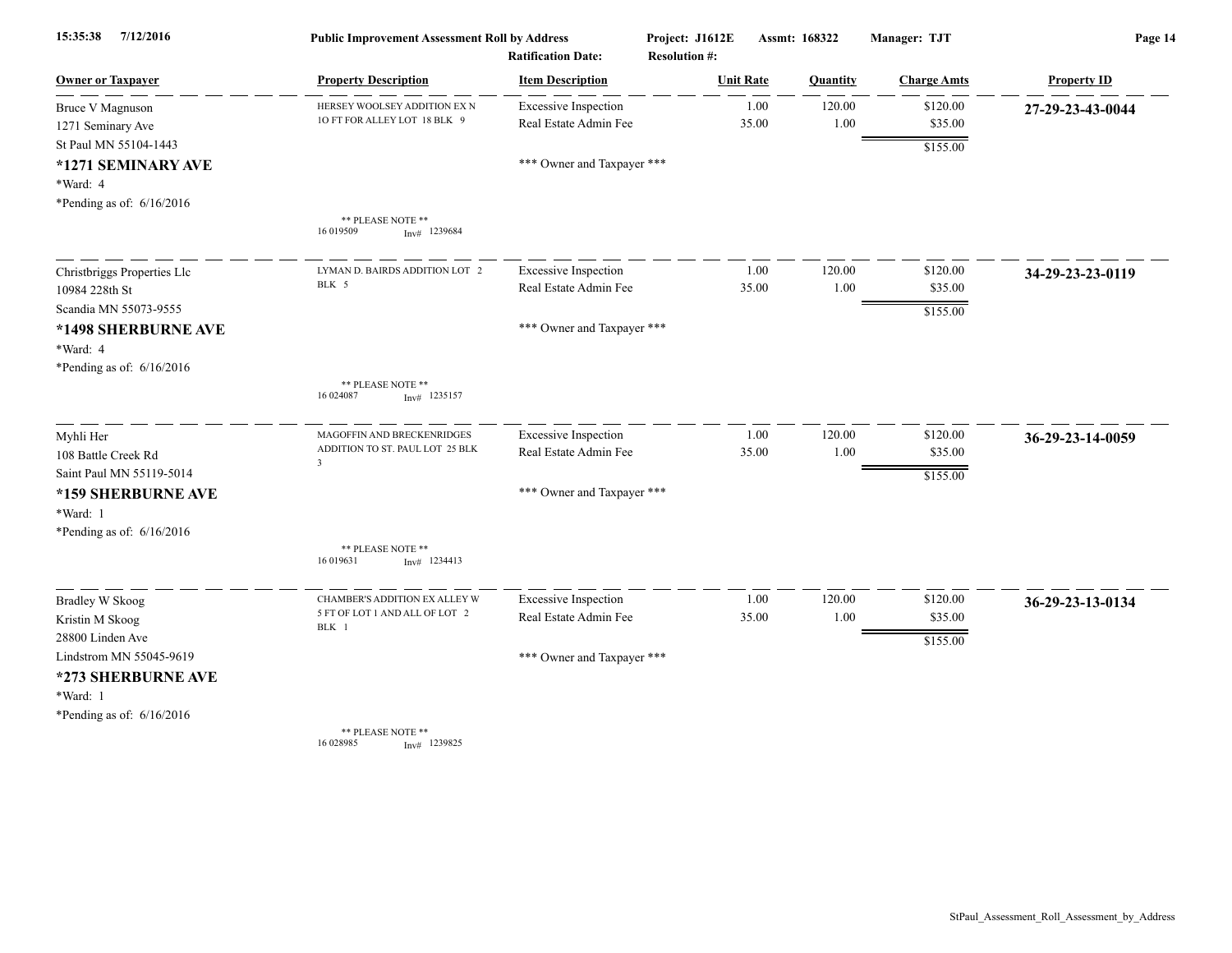| 7/12/2016<br>15:35:38       | <b>Public Improvement Assessment Roll by Address</b><br><b>Ratification Date:</b>                                |                             | Project: J1612E<br><b>Resolution #:</b> |       |                 | Assmt: 168322      |                    | Manager: TJT | Page 15 |  |
|-----------------------------|------------------------------------------------------------------------------------------------------------------|-----------------------------|-----------------------------------------|-------|-----------------|--------------------|--------------------|--------------|---------|--|
| <b>Owner or Taxpayer</b>    | <b>Property Description</b>                                                                                      | <b>Item Description</b>     | <b>Unit Rate</b>                        |       | <b>Ouantity</b> | <b>Charge Amts</b> | <b>Property ID</b> |              |         |  |
| Andrew D Hybben             | SPEISERS ADDITION LOT 32                                                                                         | <b>Excessive Inspection</b> |                                         | 1.00  | 120.00          | \$120.00           | 20-29-22-42-0029   |              |         |  |
| 3363 Oasis Ave N            |                                                                                                                  | Real Estate Admin Fee       |                                         | 35.00 | 1.00            | \$35.00            |                    |              |         |  |
| Stillwater MN 55082-1342    |                                                                                                                  |                             |                                         |       |                 | \$155.00           |                    |              |         |  |
| *625 SHERWOOD AVE           |                                                                                                                  | *** Owner and Taxpayer ***  |                                         |       |                 |                    |                    |              |         |  |
| *Ward: 6                    |                                                                                                                  |                             |                                         |       |                 |                    |                    |              |         |  |
| *Pending as of: $6/16/2016$ |                                                                                                                  |                             |                                         |       |                 |                    |                    |              |         |  |
|                             | ** PLEASE NOTE **<br>15 124594<br>$Inv#$ 1236717                                                                 |                             |                                         |       |                 |                    |                    |              |         |  |
| 2015 3 Ih2 Borrower Lp      | THE WEST ST. PAUL REAL ESTATE                                                                                    | <b>Excessive Inspection</b> |                                         | 1.00  | 120.00          | \$120.00           | 08-28-22-42-0164   |              |         |  |
| 1717 Main St Ste 2000       | AND IMPROVEMENT SYNDICATE                                                                                        | Real Estate Admin Fee       |                                         | 35.00 | 1.00            | \$35.00            |                    |              |         |  |
| Dallas TX 75201-4657        | ADDITION NO. 1 LOT 4 BLK 14                                                                                      |                             |                                         |       |                 | \$155.00           |                    |              |         |  |
| *282 SIDNEY ST E            |                                                                                                                  | *** Owner and Taxpayer ***  |                                         |       |                 |                    |                    |              |         |  |
| *Ward: 2                    |                                                                                                                  |                             |                                         |       |                 |                    |                    |              |         |  |
| *Pending as of: $6/16/2016$ |                                                                                                                  |                             |                                         |       |                 |                    |                    |              |         |  |
|                             | ** PLEASE NOTE **<br>16 026692<br>$Inv#$ 1237043                                                                 |                             |                                         |       |                 |                    |                    |              |         |  |
| Darren L Bergstrom          | Part Tract A Adj To Lot 4 In Yanish And                                                                          | <b>Excessive Inspection</b> |                                         | 1.00  | 360.00          | \$360.00           | 08-28-22-42-0205   |              |         |  |
| 306 Sidney St E             | Martins Sub Division, And In Sd C.b.<br>Lawton's Rearrangement Vac Alley                                         | Real Estate Admin Fee       |                                         | 35.00 | 1.00            | \$35.00            |                    |              |         |  |
| Saint Paul MN 55107-3136    | Accruing Per Doc No 953654 & Lot 6 Blk                                                                           |                             |                                         |       |                 | \$395.00           |                    |              |         |  |
| *306 SIDNEY ST E            | 50                                                                                                               | *** Owner and Taxpayer ***  |                                         |       |                 |                    |                    |              |         |  |
| *Ward: 2                    |                                                                                                                  |                             |                                         |       |                 |                    |                    |              |         |  |
| *Pending as of: $6/16/2016$ |                                                                                                                  |                             |                                         |       |                 |                    |                    |              |         |  |
|                             | ** PLEASE NOTE **<br>16 021158<br>1234423<br>Inv#<br>16 021158<br>1235355<br>Inv#<br>16 021158<br>$Inv#$ 1237436 |                             |                                         |       |                 |                    |                    |              |         |  |
| Quality Residences Llc      | SUBDIVISION OF BLOCK 28 IN                                                                                       | <b>Excessive Inspection</b> |                                         | 1.00  | 120.00          | \$120.00           | 29-29-22-41-0062   |              |         |  |
| 9617 Oak Ridge Trl          | ARLINGTON HILLS LOT 6 BLK 28                                                                                     | Real Estate Admin Fee       |                                         | 35.00 | 1.00            | \$35.00            |                    |              |         |  |
| Minnetonka MN 55305-4642    |                                                                                                                  |                             |                                         |       |                 | \$155.00           |                    |              |         |  |
| *716 SIMS AVE               |                                                                                                                  | *** Owner and Taxpayer ***  |                                         |       |                 |                    |                    |              |         |  |
| *Ward: 6                    |                                                                                                                  |                             |                                         |       |                 |                    |                    |              |         |  |
| *Pending as of: $6/16/2016$ |                                                                                                                  |                             |                                         |       |                 |                    |                    |              |         |  |
|                             | ** PLEASE NOTE **<br>16 025003<br>$Inv#$ 1235266                                                                 |                             |                                         |       |                 |                    |                    |              |         |  |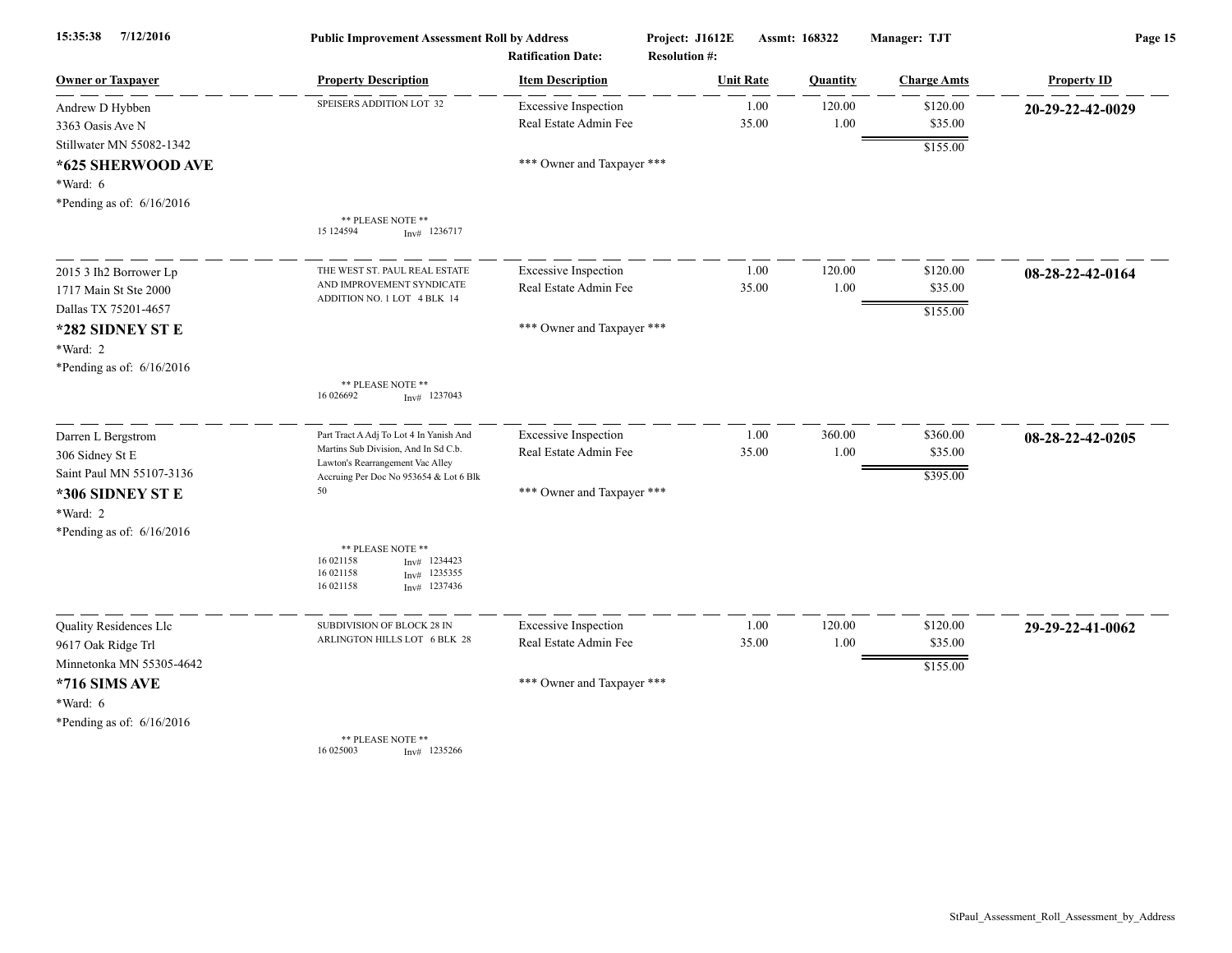| 7/12/2016<br>15:35:38<br><b>Owner or Taxpayer</b> | <b>Public Improvement Assessment Roll by Address</b><br><b>Ratification Date:</b> |                             | Project: J1612E<br><b>Resolution #:</b> |                  | Assmt: 168322 | Manager: TJT       | Page 16            |
|---------------------------------------------------|-----------------------------------------------------------------------------------|-----------------------------|-----------------------------------------|------------------|---------------|--------------------|--------------------|
|                                                   | <b>Property Description</b>                                                       | <b>Item Description</b>     |                                         | <b>Unit Rate</b> | Quantity      | <b>Charge Amts</b> | <b>Property ID</b> |
| 811 Smith Llc                                     | DAWSON'S REARRANGEMENT OF                                                         | <b>Excessive Inspection</b> |                                         | 1.00             | 120.00        | \$120.00           | 07-28-22-33-0107   |
| 3363 Oasis Ave N<br>Stillwater MN 55082-1342      | BLOCK 55 OF BANNING AND<br>OLIVER'S ADDITION TO WEST ST                           | Real Estate Admin Fee       |                                         | 35.00            | 1.00          | \$35.00            |                    |
| *811 SMITH AVE S                                  | PAUL MINN LOT 1 BLK 55                                                            | *** Owner and Taxpayer ***  |                                         |                  |               | \$155.00           |                    |
| *Ward: 2                                          |                                                                                   |                             |                                         |                  |               |                    |                    |
| *Pending as of: $6/16/2016$                       |                                                                                   |                             |                                         |                  |               |                    |                    |
|                                                   | ** PLEASE NOTE **<br>11 016728<br>$Inv#$ 1234200                                  |                             |                                         |                  |               |                    |                    |
| Trustworthy Properties Inc                        | LAKE PARK ADDITION SAINT PAUL                                                     | <b>Excessive Inspection</b> |                                         | 1.00             | 120.00        | \$120.00           | 22-29-23-33-0031   |
| 3676 Robin Ln                                     | LOTS 15 AND LOT 16 BLK 3                                                          | Real Estate Admin Fee       |                                         | 35.00            | 1.00          | \$35.00            |                    |
| Minnetonka MN 55035-4242                          |                                                                                   |                             |                                         |                  |               | \$155.00           |                    |
| *1282 SNELLING AVE N                              |                                                                                   | *** Owner and Taxpayer ***  |                                         |                  |               |                    |                    |
| *Ward: 4                                          |                                                                                   |                             |                                         |                  |               |                    |                    |
| *Pending as of: $6/16/2016$                       | ** PLEASE NOTE **                                                                 |                             |                                         |                  |               |                    |                    |
|                                                   | 16 022093<br>$Inv#$ 1234737                                                       |                             |                                         |                  |               |                    |                    |
| John Huang Vang                                   | KALMAN'S DIVISION NO. 1                                                           | <b>Excessive Inspection</b> |                                         | 1.00             | 120.00        | \$120.00           | 26-29-23-32-0098   |
| 203 Helten Ave Apt 303                            | ADDITION TO THE CITY OF ST. PAUL,<br>MINN. SUBJ TO ALLEY; EX W 10 FT              | Real Estate Admin Fee       |                                         | 35.00            | 1.00          | \$35.00            |                    |
| Park Rapids MN 56470-1179                         | LOT 26; & W 32 FT OF LOT 27                                                       |                             |                                         |                  |               | \$155.00           |                    |
| *1057 STINSON ST                                  |                                                                                   | *** Owner and Taxpayer ***  |                                         |                  |               |                    |                    |
| *Ward: 1                                          |                                                                                   |                             |                                         |                  |               |                    |                    |
| *Pending as of: $6/16/2016$                       | ** PLEASE NOTE **                                                                 |                             |                                         |                  |               |                    |                    |
|                                                   | 16 029304<br>$Inv#$ 1238890                                                       |                             |                                         |                  |               |                    |                    |
| Kasharn A Gillard                                 | CHATSWORTH ST. ADDITION TO THE                                                    | <b>Excessive Inspection</b> |                                         | 1.00             | 120.00        | \$120.00           | 35-29-23-21-0072   |
| 953 Thomas Ave                                    | CITY OF ST. PAUL, RAMSEY CO.,<br>MINN. LOT 18 BLK 2                               | Real Estate Admin Fee       |                                         | 35.00            | 1.00          | \$35.00            |                    |
| St Paul MN 55104-2635                             |                                                                                   |                             |                                         |                  |               | \$155.00           |                    |
| *953 THOMAS AVE                                   |                                                                                   | *** Owner and Taxpayer ***  |                                         |                  |               |                    |                    |
| *Ward: 1                                          |                                                                                   |                             |                                         |                  |               |                    |                    |
| *Pending as of: $6/16/2016$                       | ** PLEASE NOTE **                                                                 |                             |                                         |                  |               |                    |                    |
|                                                   | 16 026311<br>$Inv#$ 1238918                                                       |                             |                                         |                  |               |                    |                    |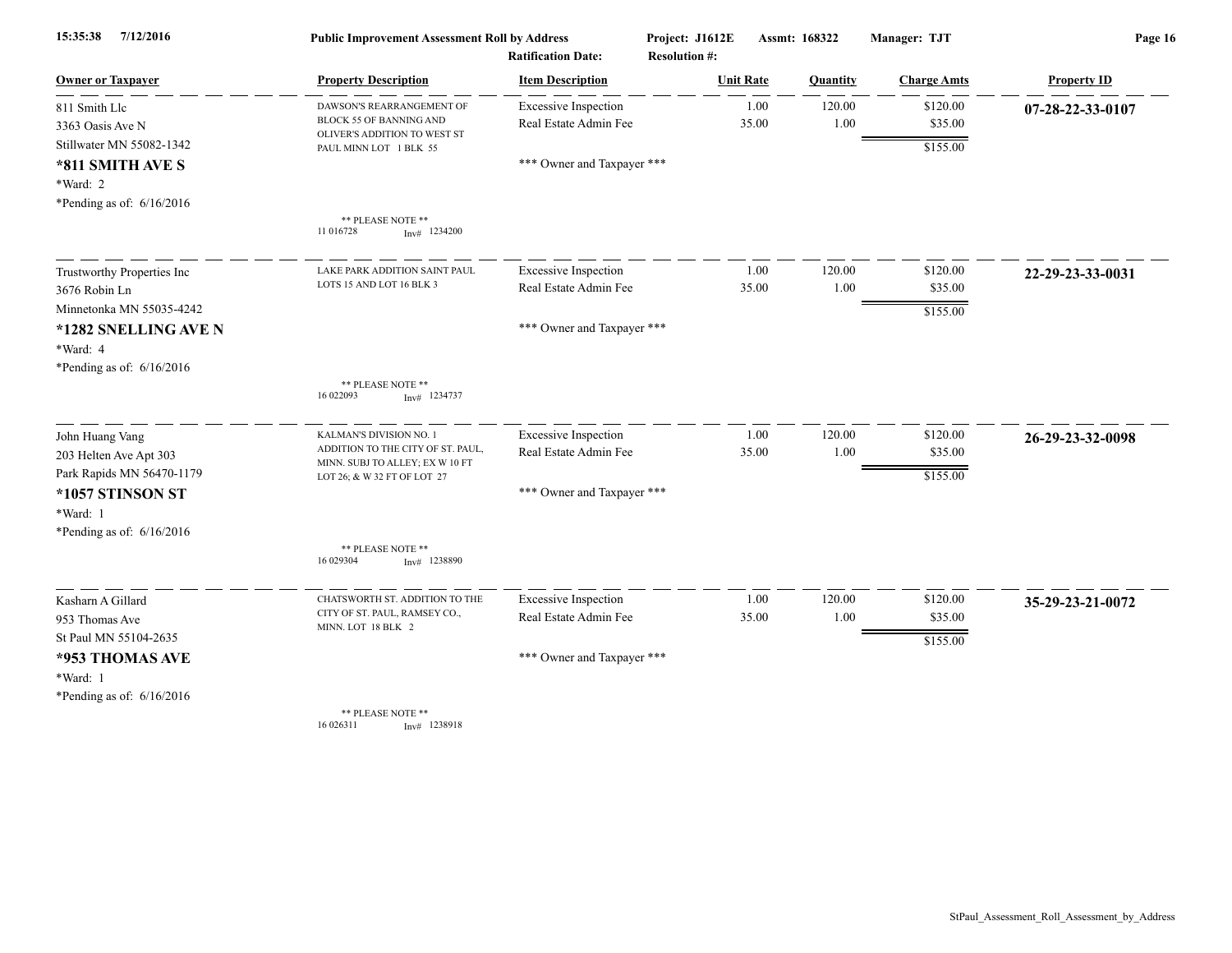| 7/12/2016<br>15:35:38                                                                                                         | <b>Public Improvement Assessment Roll by Address</b><br><b>Ratification Date:</b>                                                      |                                                                          | Project: J1612E<br>Assmt: 168322<br><b>Resolution #:</b> |                  | Manager: TJT       | Page 17                         |                            |
|-------------------------------------------------------------------------------------------------------------------------------|----------------------------------------------------------------------------------------------------------------------------------------|--------------------------------------------------------------------------|----------------------------------------------------------|------------------|--------------------|---------------------------------|----------------------------|
| <b>Owner or Taxpayer</b>                                                                                                      | <b>Property Description</b>                                                                                                            | <b>Item Description</b>                                                  |                                                          | <b>Unit Rate</b> | Quantity           | <b>Charge Amts</b>              | <b>Property ID</b>         |
| David Gonzales Jr<br>Nancy Gonzales<br>1533 York Ave<br>Saint Paul MN 55106-3510                                              | SMITH'S SUBDIVISION OF BLOCK 3<br>OF STINSON'S DIVISION OF NW 1/4,<br>SEC. 36, T. 29, R. 23 WEST LOT 33 BLK<br>$\overline{\mathbf{3}}$ | <b>Excessive Inspection</b><br>Real Estate Admin Fee<br>*** Taxpayer *** |                                                          | 1.00<br>35.00    | 120.00<br>1.00     | \$120.00<br>\$35.00<br>\$155.00 | 36-29-23-22-0017           |
| *549 VAN BUREN AVE<br>*Ward: 1<br>*Pending as of: $6/16/2016$                                                                 |                                                                                                                                        |                                                                          |                                                          |                  |                    |                                 |                            |
| Gloria Gonzales<br>1533 York Ave<br>Saint Paul MN 55106-3510<br>*549 VAN BUREN AVE<br>*Ward: 1<br>*Pending as of: $6/16/2016$ | SMITH'S SUBDIVISION OF BLOCK 3<br>OF STINSON'S DIVISION OF NW 1/4,<br>SEC. 36, T. 29, R. 23 WEST LOT 33 BLK<br>3                       | *** Owner ***                                                            |                                                          |                  |                    |                                 | 36-29-23-22-0017           |
|                                                                                                                               | ** PLEASE NOTE **<br>15 182715<br>$Inv#$ 1237691                                                                                       |                                                                          |                                                          |                  |                    |                                 |                            |
| John Demasuk<br>John Demasuk Trustee<br>486 Victoria St S                                                                     | CLARKE'S ADDITION TO THE CITY OF<br>ST. PAUL LOT 20 BLK 2                                                                              | <b>Excessive Inspection</b><br>Real Estate Admin Fee                     |                                                          | 1.00<br>35.00    | 120.00<br>1.00     | \$120.00<br>\$35.00<br>\$155.00 | 11-28-23-42-0028           |
| St Paul MN 55102-3728<br>*486 VICTORIA ST S<br>*Ward: 2<br>*Pending as of: $6/16/2016$                                        |                                                                                                                                        | *** Owner and Taxpayer ***                                               |                                                          |                  |                    |                                 |                            |
|                                                                                                                               | ** PLEASE NOTE **<br>15 017748<br>$Inv#$ 1235629                                                                                       |                                                                          |                                                          |                  |                    |                                 |                            |
| Christopher Sauro<br>640 Victoria St S<br>St Paul MN 55102-4037                                                               | WALTON'S REARRANGEMENT NO. 2<br>ST. PAUL, MINN. LOT 4                                                                                  | <b>Excessive Inspection</b><br>Real Estate Admin Fee                     |                                                          | 1.00<br>35.00    | 120.00<br>1.00     | \$120.00<br>\$35.00<br>\$155.00 | 11-28-23-43-0068           |
| *640 VICTORIA ST S<br>*Ward: 2<br>*Pending as of: $6/16/2016$                                                                 |                                                                                                                                        | *** Owner and Taxpayer ***                                               |                                                          |                  |                    |                                 |                            |
|                                                                                                                               | ** PLEASE NOTE **<br>13 183225<br>$Inv#$ 1237437                                                                                       |                                                                          |                                                          |                  |                    |                                 |                            |
| Virginia G Yanez Trustee<br>7565 Homestead Ave S<br>Cottage Grove MN 55016-1988                                               | Lot 10                                                                                                                                 | <b>Excessive Inspection</b><br>Real Estate Admin Fee                     |                                                          | 1.00<br>35.00    | 120.00<br>$1.00\,$ | \$120.00<br>\$35.00<br>\$155.00 | $07 - 28 - 22 - 42 - 0071$ |
| *730 WASECA ST<br>*Ward: 2<br>*Pending as of: 6/16/2016                                                                       |                                                                                                                                        | *** Owner and Taxpayer ***                                               |                                                          |                  |                    |                                 |                            |
|                                                                                                                               | ** PLEASE NOTE **<br>16 028854<br>$Inv#$ 1236967                                                                                       |                                                                          |                                                          |                  |                    |                                 |                            |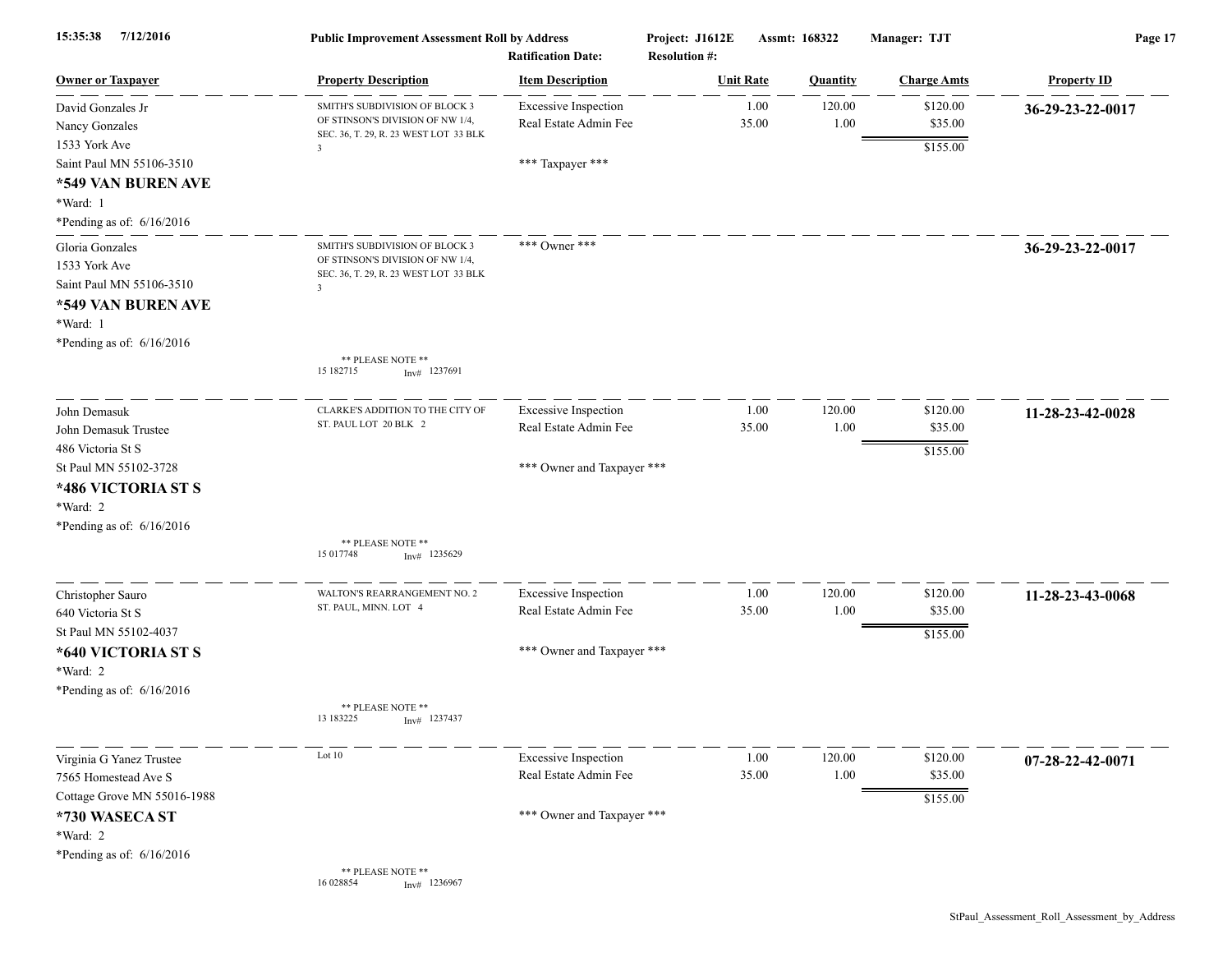| 15:35:38<br>7/12/2016                                                                                              | <b>Public Improvement Assessment Roll by Address</b><br><b>Ratification Date:</b>                                                   |                                                      | Project: J1612E<br>Assmt: 168322<br><b>Resolution #:</b> |               |                | Manager: TJT                    | Page 18            |  |
|--------------------------------------------------------------------------------------------------------------------|-------------------------------------------------------------------------------------------------------------------------------------|------------------------------------------------------|----------------------------------------------------------|---------------|----------------|---------------------------------|--------------------|--|
| <b>Owner or Taxpayer</b>                                                                                           | <b>Property Description</b>                                                                                                         | <b>Item Description</b>                              | <b>Unit Rate</b>                                         |               | Quantity       | <b>Charge Amts</b>              | <b>Property ID</b> |  |
| Thai Yang<br>Mai Khang                                                                                             | WESTMINSTER ADDITION NO PART<br>OF VAC ROSE ST ADJ AND FOL S 8O<br>FT OF LOTS 26 THRU LOT 30 BLK 1                                  | <b>Excessive Inspection</b><br>Real Estate Admin Fee |                                                          | 1.00<br>35.00 | 120.00<br>1.00 | \$120.00<br>\$35.00             | 30-29-22-11-0003   |  |
| 1175 Westminster St<br>Saint Paul MN 55130-3649<br>*1175 WESTMINSTER ST<br>*Ward: 5<br>*Pending as of: $6/16/2016$ |                                                                                                                                     | *** Owner and Taxpayer ***                           |                                                          |               |                | \$155.00                        |                    |  |
|                                                                                                                    | ** PLEASE NOTE **<br>16 022518<br>$Inv#$ 1234348                                                                                    |                                                      |                                                          |               |                |                                 |                    |  |
| Wheelock Way Condo Assn<br>Vision Mgmt<br>414 Hayward Ave N                                                        | TROUTBROOK ADDITION LOT 7 BLK                                                                                                       | <b>Excessive Inspection</b><br>Real Estate Admin Fee |                                                          | 1.00<br>35.00 | 120.00<br>1.00 | \$120.00<br>\$35.00             | 19-29-22-21-0121   |  |
| St Paul MN 55128-5379<br>*1623 WHEELOCK LN<br>*Ward: 5<br>*Pending as of: 6/16/2016                                |                                                                                                                                     | *** Owner and Taxpayer ***                           |                                                          |               |                | \$155.00                        |                    |  |
|                                                                                                                    | ** PLEASE NOTE **<br>16 025259<br>$Inv#$ 1237329                                                                                    |                                                      |                                                          |               |                |                                 |                    |  |
| Chicago Title Insurance Company<br>2533 N 117th Ave<br>Omaha NE 68164-9662                                         | KAVANAGH AND DAWSON'S<br>ADDITION TO THE CITY OF ST. PAUL<br>SUBJ TO WHEELOCK PKY & EX N 9 FT<br>OF LOT 7; THAT PT OF LOTS 7,8, & 9 | <b>Excessive Inspection</b><br>Real Estate Admin Fee |                                                          | 1.00<br>35.00 | 120.00<br>1.00 | \$120.00<br>\$35.00<br>\$155.00 | 19-29-22-11-0066   |  |
| *329 WHEELOCK PKWY E<br>*Ward: 5<br>*Pending as of: 6/16/2016                                                      | BLK 1 LYING E OF A LINE 40 FT E OF<br>AND PARALLEL WITH THE WL OF SD                                                                | *** Owner and Taxpayer ***                           |                                                          |               |                |                                 |                    |  |
|                                                                                                                    | ** PLEASE NOTE **<br>14 304778<br>$Inv#$ 1234087                                                                                    |                                                      |                                                          |               |                |                                 |                    |  |
| Todd Munoz<br>Josliene Windish                                                                                     | LEWIS' ADDITION TO ST. PAUL LOT<br>18 BLK 4                                                                                         | <b>Excessive Inspection</b><br>Real Estate Admin Fee |                                                          | 1.00<br>35.00 | 120.00<br>1.00 | \$120.00<br>\$35.00             | 30-29-22-32-0144   |  |
| 75 Winnipeg Ave<br>Saint Paul MN 55117-5429<br>*75 WINNIPEG AVE<br>*Ward: 1                                        |                                                                                                                                     | *** Owner and Taxpayer ***                           |                                                          |               |                | \$155.00                        |                    |  |
| *Pending as of: $6/16/2016$                                                                                        | ** PLEASE NOTE **<br>14 324957<br>$Inv#$ 1239170                                                                                    |                                                      |                                                          |               |                |                                 |                    |  |

StPaul\_Assessment\_Roll\_Assessment\_by\_Address